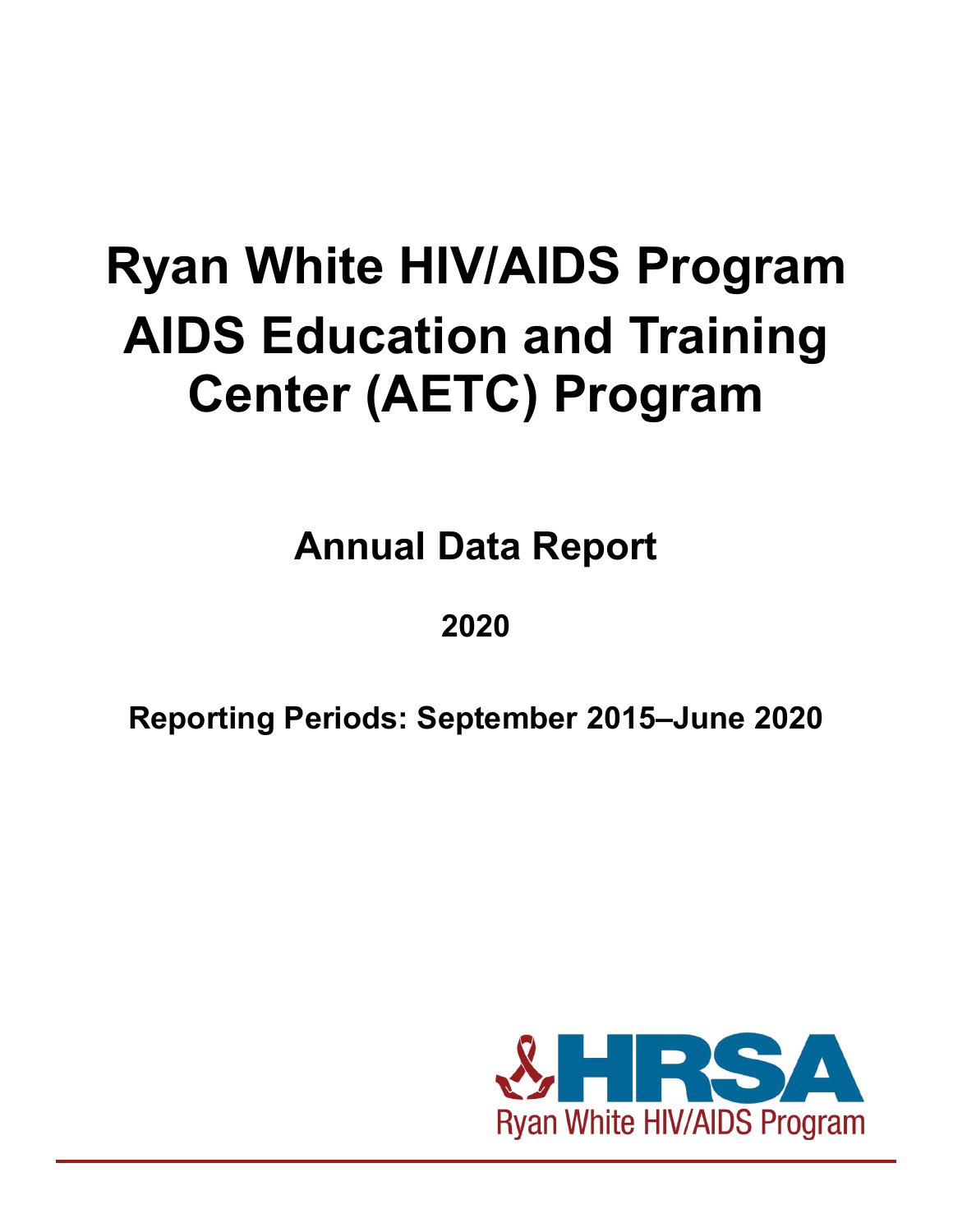*The Ryan White HIV/AIDS Program (RWHAP) AIDS Education and Training Center (AETC) Program Annual Data Report 2020* is published by the HIV/AIDS Bureau, Health Resources and Services Administration (HRSA), U.S. Department of Health and Human Services, Rockville, Maryland.

Data are presented for training events and event participants reported by RWHAP AETC Program grant recipients from September 2015 through June 2020.

The *RWHAP AETC Program Annual Data Report 2020* is not copyrighted and may be used and copied without permission. Citation of the source is, however, appreciated.

#### **Suggested Citation**

Health Resources and Services Administration. *Ryan White HIV/AIDS Program (RWHAP) AIDS Education and Training Center (AETC) Program Annual Data Report 2020.* <https://ryanwhite.hrsa.gov/data/reports>. May 2022.

#### **Health Resources and Services Administration**

Carole Johnson...................................................................................................................... *Administrator*

#### **HIV/AIDS Bureau, Health Resources and Services Administration**

| Tracy Matthews, MHA, RNCAPT, USPHS; Deputy Director, Division of Policy and Data |
|----------------------------------------------------------------------------------|
|                                                                                  |

#### **Information about the Ryan White HIV/AIDS Program: <b>[ryanwhite.hrsa.gov](https://ryanwhite.hrsa.gov)**

**Educational and technical assistance materials about HIV infection and the Ryan White HIV/AIDS Program:** [targethiv.org](https://targethiv.org/)

#### **Information about the RWHAP AETC National Resource Center:** [aidsetc.org](https://aidsetc.org/)

#### **Acknowledgments**

Publication of this report was made possible by the contributions of the RWHAP AETC recipients that provided RWHAP AETC data to HRSA.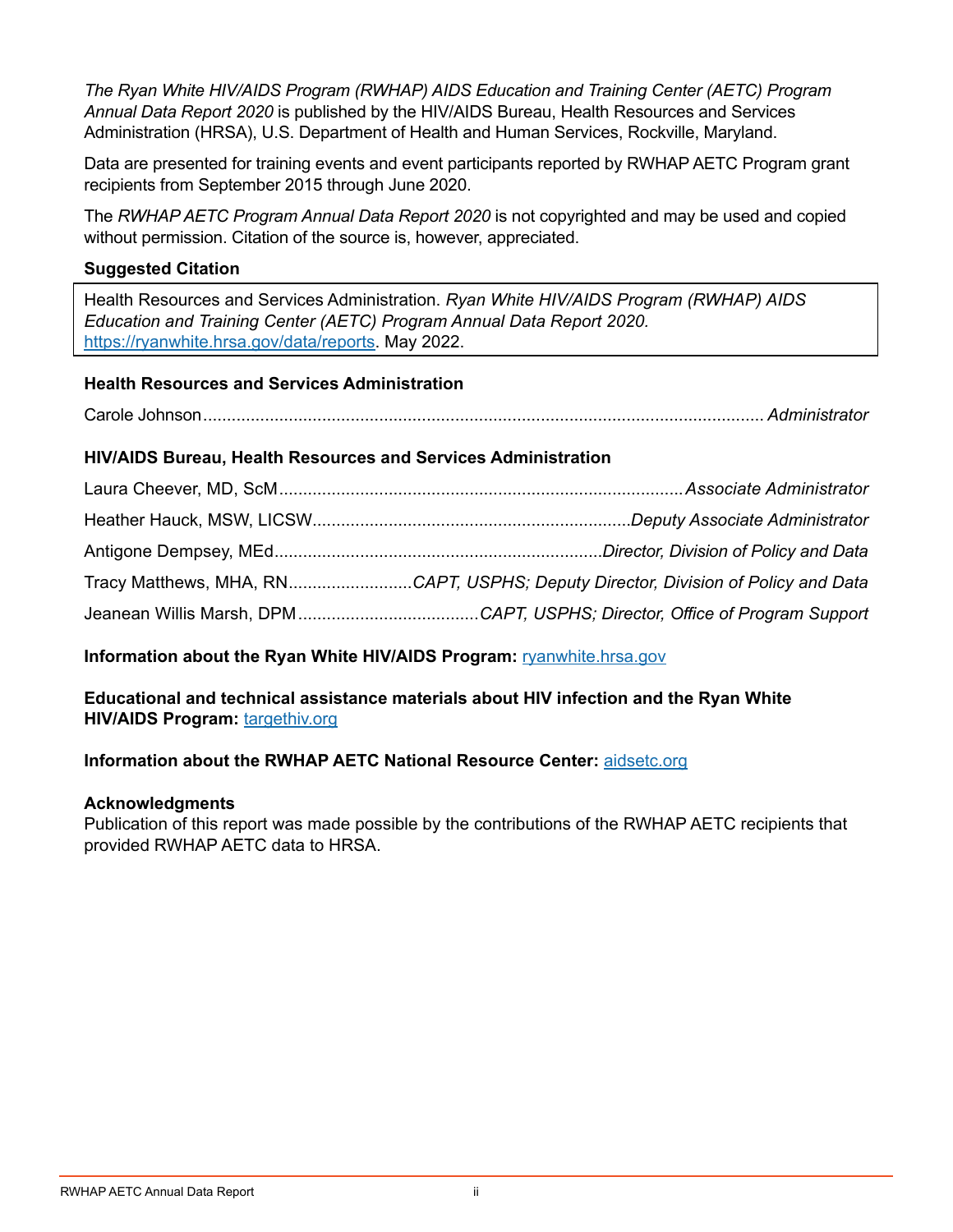## **CONTENTS**

| <b>Commentary</b><br><b>Technical Notes</b><br><b>References</b><br><b>Tables</b> |                                                                                                                                                                                                                                       | 1<br>6<br>7<br>8 |
|-----------------------------------------------------------------------------------|---------------------------------------------------------------------------------------------------------------------------------------------------------------------------------------------------------------------------------------|------------------|
| $\mathbf{1}$                                                                      | RWHAP AIDS Education and Training Center (AETC) Program training events<br>and participants by year, September 2015-June 2020-United States and                                                                                       |                  |
| 2a                                                                                | RWHAP AIDS Education and Training Center (AETC) Program training events<br>by year and training topic, other support, collaborating organization, and training<br>modality, September 2015-June 2017-United States and 3 territories8 |                  |
| 2 <sub>b</sub>                                                                    | RWHAP AIDS Education and Training Center (AETC) Program training events<br>by year and training topic, other support, collaborating organization, and training                                                                        |                  |
| $\mathfrak 3$                                                                     | RWHAP AIDS Education and Training Center (AETC) Program participants by<br>year and selected characteristics, September 2015-June 2020-United States and                                                                              |                  |
| $\overline{4}$                                                                    | RWHAP AIDS Education and Training Center (AETC) Program participants by<br>race/ethnicity and profession/discipline, July 2019–June 2020—United States and                                                                            |                  |
| 5                                                                                 | RWHAP AIDS Education and Training Center (AETC) Program participants by<br>gender and profession/discipline, July 2019-June 2020-United States and                                                                                    |                  |
| $6\,$                                                                             | RWHAP AIDS Education and Training Center (AETC) Program participants by<br>year and selected service delivery characteristics, September 2015-June 2020-                                                                              |                  |
| 7                                                                                 | RWHAP AIDS Education and Training Center (AETC) Program participants by<br>race/ethnicity and service delivery to people with HIV, July 2019-June 2020-                                                                               |                  |
| $\,8\,$                                                                           | RWHAP AIDS Education and Training Center (AETC) Program participants by<br>year and employment setting, September 2015-June 2020-United States and                                                                                    |                  |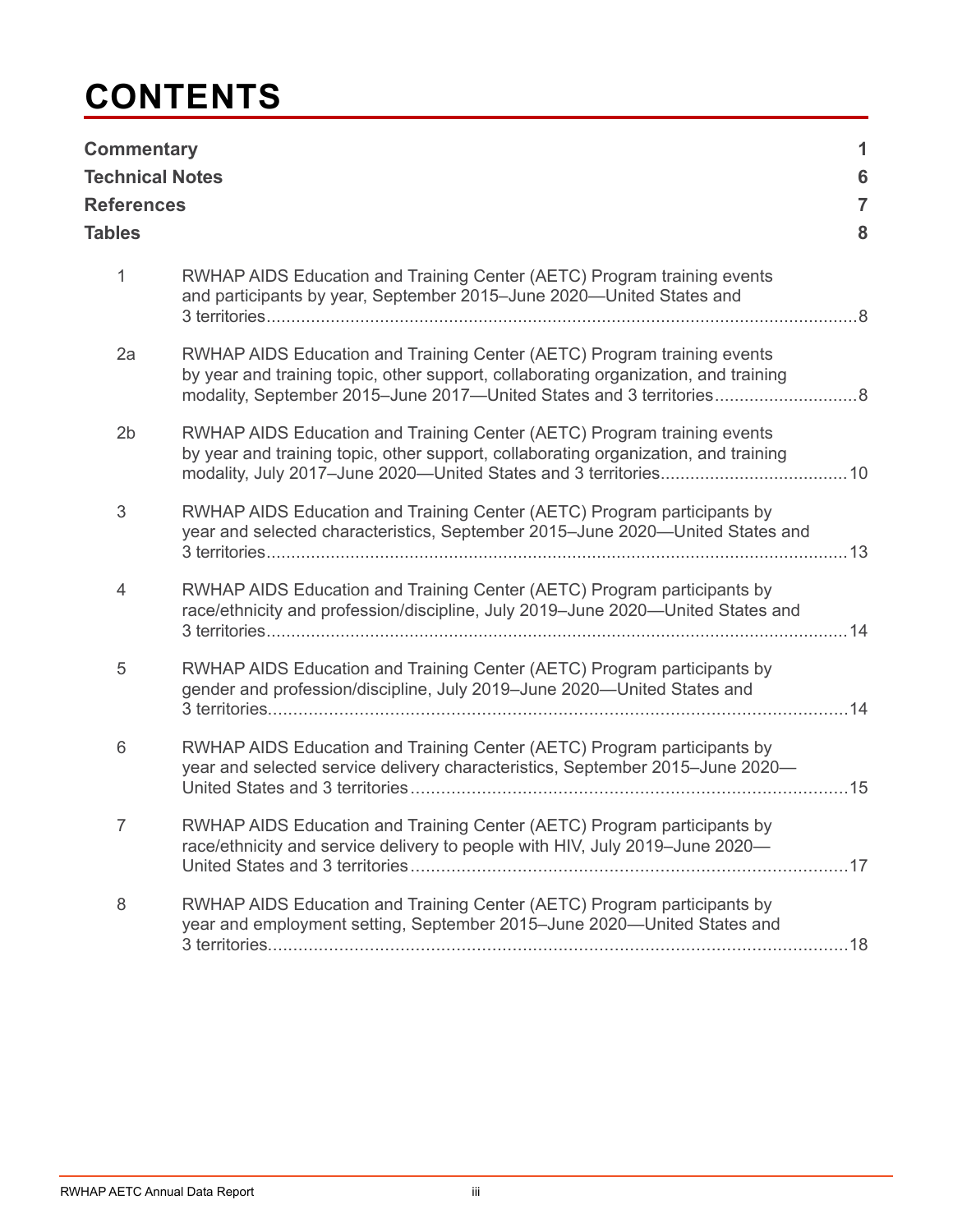## <span id="page-3-0"></span>**COMMENTARY**

As a component of the Ryan White HIV/AIDS Treatment Extension Act of 2009 (Public Law 111-87 under Section 2692 of the Public Health Service Act 42 U.S.C. 300ff-111(a); now called the Ryan White HIV/AIDS Program [RWHAP]), the AIDS Education and Training Center (AETC) Program is administered by the HIV/AIDS Bureau (HAB) of the Health Resources and Services Administration (HRSA) and consists of the following components:

- 1. The RWHAP Regional AETCs train health care providers to counsel, diagnose, treat, and medically manage people with HIV and to help prevent HIV transmission.
- 2. The RWHAP AETC National Coordinating Resource Center (NCRC), a national AETC, serves as the coordinator and disseminator of the work of the eight Regional AETC Programs. The NCRC supports the National HIV Curriculum (NHC) development, dissemination, and optimal utilization of the NHC across the United States and its territories. The NHC offers free online HIV continuing education for novice to expert health professionals, students, and faculty. The RWHAP AETC National Clinician Consultation Center provides timely and appropriate responses to clinical questions related to HIV infection and other infectious diseases and comorbidities.

The RWHAP Regional AETC Programs' work aims to (1) increase the size and strengthen the skills of the current HIV clinical workforce in the United States; (2) improve outcomes along the HIV care continuum, including diagnosis, linkage to care, retention in care, and viral suppression; and (3) decrease HIV transmission and, ultimately, reduce HIV incidence by training the frontline workforce.

Furthermore, the RWHAP AETC Program provides funding for training and capacity building among racial and ethnic minority providers and minority-serving health professionals and for capacity building to address the disproportionate impact of HIV on racial and ethnic minority populations through the Minority AIDS Initiative.<sup>1</sup>

The primary audiences for trainings conducted by the RWHAP Regional AETCs are novice and lowvolume HIV treatment providers, allied health professionals, and health care support staff who treat people with HIV and those who are at high risk for HIV. Trainings also are intended for traditional prescribers (e.g., physicians, physician assistants, nurse practitioners) and other health professionals (e.g., dentists, psychiatrists, pharmacists).

To strengthen the HIV workforce, the RWHAP Regional AETCs offer training on a variety of topics, including, but not limited to, HIV-related basic science and epidemiology, interpretation of HIV drugresistance testing, and management of antiretroviral medications. The RWHAP Regional AETCs train across many practice settings, from health centers and mental health clinics to community-based organizations and providers in private practice. Training events within the RWHAP Regional AETC programs are conducted through different modalities and are based on adult learning theory. The types of training interactions include clinical training, group and individual clinical consultations, skills building, technical assistance, didactic presentations, and any combination of these interactions.

The data in this report summarize the activities and work of the RWHAP Regional AETC Programs from September 2015 through June 2020. In September 2015, the number of RWHAP Regional AETCs was reduced from 11 to eight. At that time, priorities shifted within the RWHAP AETC Program to increase emphasis on improving systems of care to drive health outcomes through practice transformation and interprofessional education. RWHAP AETC Program recipients submit data to HRSA HAB that correspond to a specific data collection period each year, which can change from year to year. Specifically, the September 2015–June 2016 reporting period differs from other reporting periods.

The Ryan White HIV/AIDS Program Part F includes the Minority AIDS Initiative, which provides funding to evaluate and<br>address the disproportionate impact of HIV on Blacks/African Americans and other minority populations.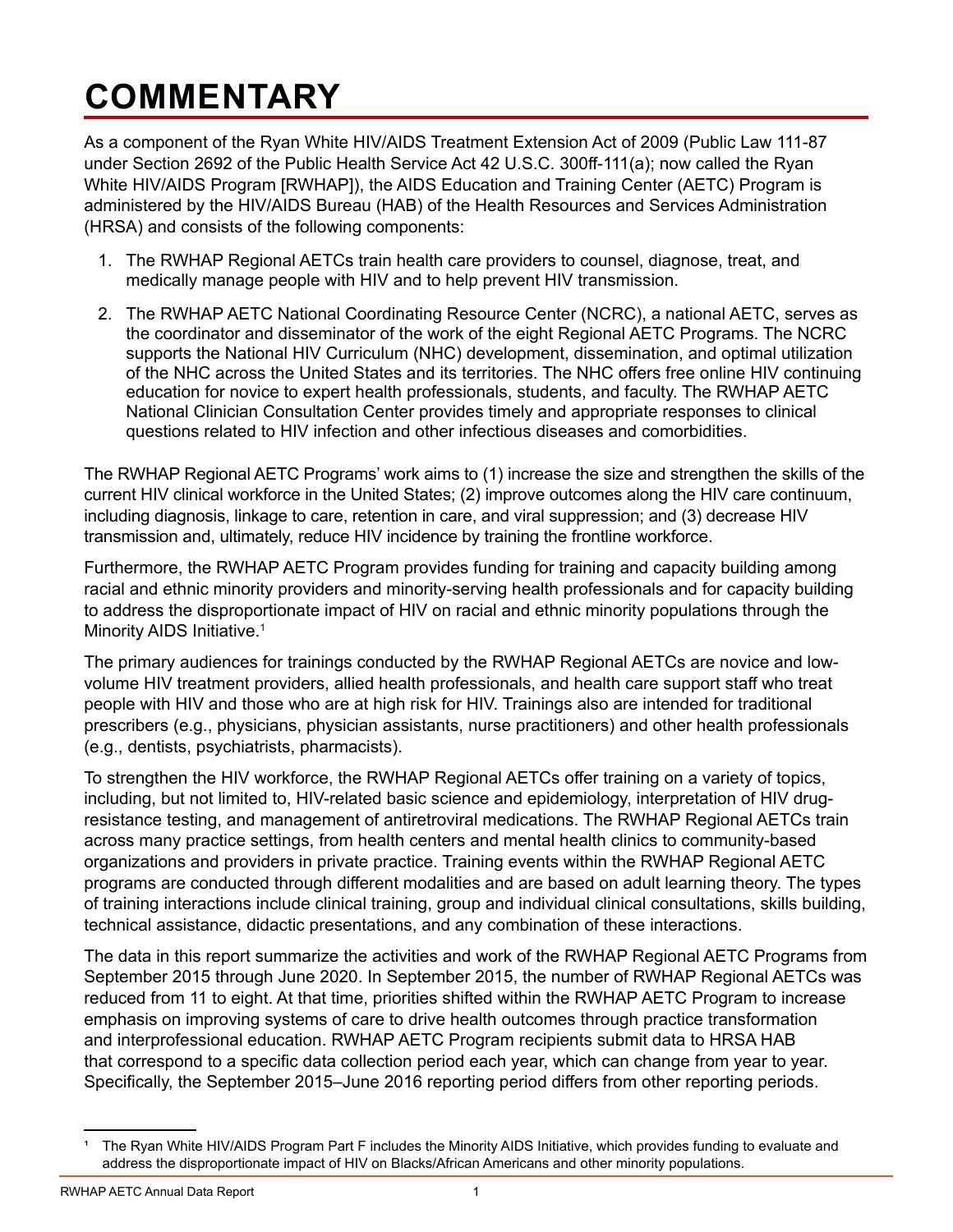## **Report Changes**

This report updates the most recent RWHAP AETC Program Annual Data Report with one new year of data: July 2019–June 2020. Overall, the data are presented for five reporting periods: September 2015–June 2016, July 2016–June 2017, July 2017–June 2018, July 2018–June 2019, and July 2019– June 2020.

#### **Changes to Event Record and Participant Information Form Data**

During the July 2016–June 2017 reporting period, a new Event Record (ER) data collection form was implemented, which resulted in the concurrent use of old and new forms during the transition. Because the event categories differed across the two forms, categories from the new form were cross-walked to the most appropriate corresponding category in the earlier ER form for the July 2016–June 2017 event data presented in this report (**Table 2a**).

During the July 2019–June 2020 reporting period, the *Ending the HIV Epidemic in the U.S. (EHE)* initiative [1] began and included funding for expanding workforce capacity through the RWHAP Regional AETCs. A new funding source was added to the ER to reflect the use of EHE funds for training. Training content and topics related to EHE appear throughout other training content/topics variables. Additionally, during this reporting period, the coronavirus disease 2019 (COVID-19) pandemic emerged and HAB funded RWHAP Regional AETCs through the fiscal year (FY) 2020 Coronavirus Aid, Relief, and Economic Security (CARES) Act to provide training to providers on the management and prevention of COVID-19 for people with HIV. To capture these activities, a new COVID-19 training content item and a new funding source, RWHAP FY 2020 CARES Act, were added to the ER (**Table 2b**).

Similar to the ER form changes during the July 2016–June 2017 reporting period, Participant Information Form (PIF) changes also were implemented in the reporting period; however, the new participant data categories could not be cross-walked to the previous variables. Therefore, participant data are not available for the July 2016–June 2017 reporting period. Tables displaying participant data over a 5-year period do not show data for July 2016–June 2017 (**Tables 1, 3, 6, and 8**).

### **Multiyear Report Table Changes**

Tables displaying 5 years of data have been modified to accommodate the changes in the ER and PIF.

**Table 2: Training events, by year and training topic, other support, collaborating organization, and training modality:** Data have been separated into an "a" and "b" table according to the categories in each form. **Table 2a** displays data for two reporting periods: September 2015–June 2016 and July 2016–June 2017 (cross-walked data in the latest year). **Table 2b** displays data for three reporting periods: July 2017–June 2018, July 2018–June 2019, and July 2019–June 2020.

Data for the July 2019–June 2020 reporting period include a new section, "Training Content," which includes such categories as antiretroviral treatment and adherence, engagement and retention in HIV care, HIV prevention, HIV testing and diagnosis, linkage/referral to HIV care, management of comorbid conditions, and COVID-19. Training topics within the HIV prevention category now include a new item: *Undetectable=Untransmittable (U=U)/treatment as prevention.*

**Table 3: Program participants, by year and selected characteristics:** Categories are combined where the definitions between forms match one another exactly over the 5-year period displayed. Dashes denote that a category did not apply for that period. The gender categories have been updated to include male (i.e., cisgender [non-transgender] male), female (i.e., cisgender female), transgender male (i.e., a person who was assigned female sex at birth, but whose gender identity is male), transgender female (i.e., a person who was assigned male sex at birth, but whose gender identify is female), and other gender identity (i.e., a person whose gender identity does not fit within the binary division of male/female or transgender male/transgender female). The professional discipline categories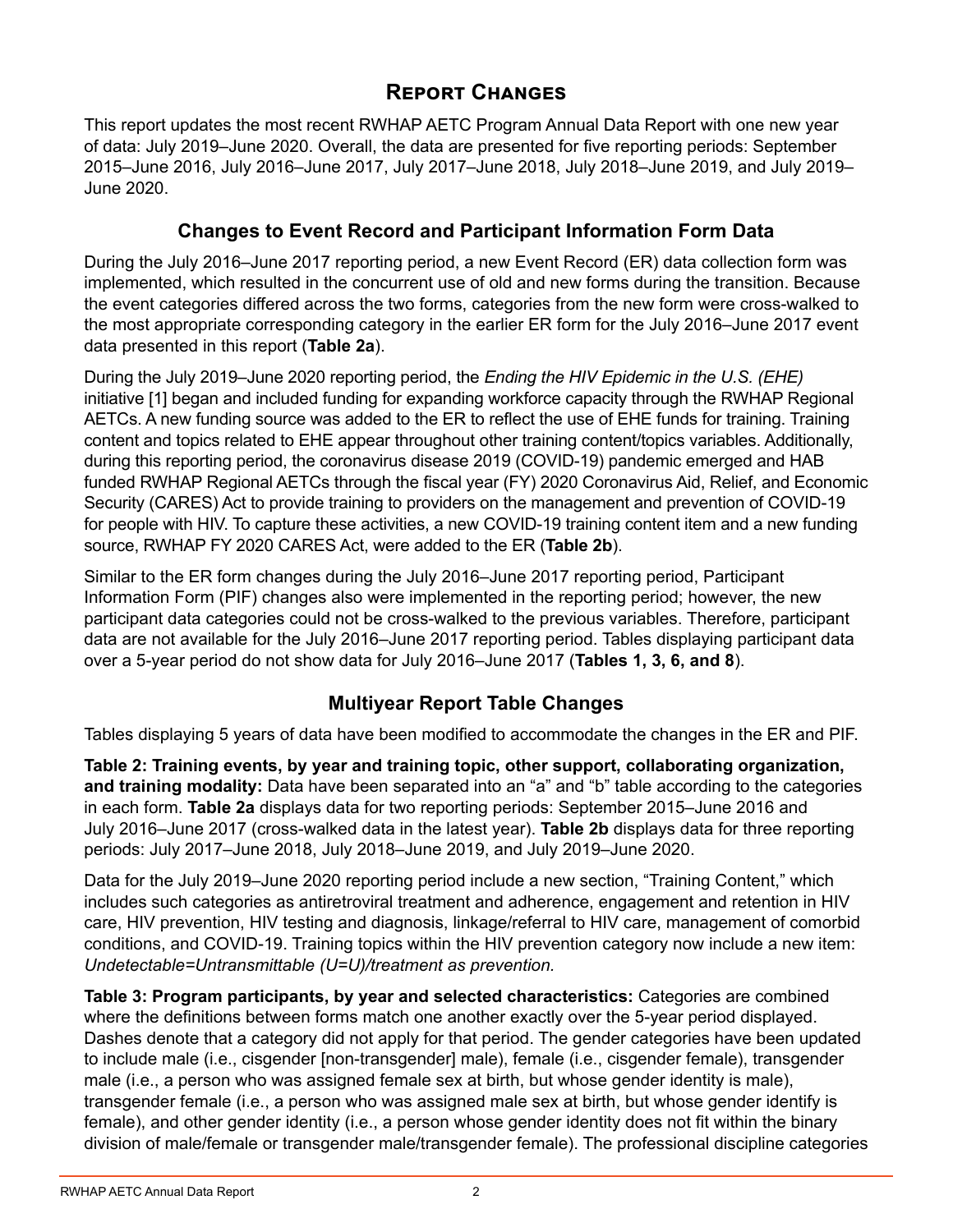Nurse/Advanced Practice Nurse (non-prescriber) and Nurse Practitioner were removed, and the categories Nurse Practitioner/Nurse Professional (prescriber) and Nurse Professional (non-prescriber) were added.

**Table 5: Program participants, by gender and profession/discipline:** The gender and profession/discipline categories have been updated as described for Table 3, above.

**Table 6: Program participants, by service delivery and client characteristics:** Data categories are presented for the years in which they were included on the PIF. Because of form changes, PIF data are not available for the July 2016–June 2017 reporting period. Data for the July 2019–June 2020 reporting period include a new antiretroviral therapy (ART) prescription variable.

**Table 8: Program participants, by year and employment setting:** Data categories are presented for the years in which they were included on the PIF. Geographic work setting(s) changed with the updated PIF. Data presented for the September 2015–June 2016 reporting period uses participant-identified rural/urban classification of primary work settings. Beginning with the July 2017–June 2018 reporting period, participants reported up to five ZIP codes for their work setting(s). Data presented for this and subsequent reporting periods use rural/urban classifications of ZIP codes reported by participants, according to the HRSA Federal Office of Rural Health Policy's rural-urban commuting area (RUCA) [2] designation and identify participants who work only in rural settings, in both rural and suburban/urban settings, or only in suburban/urban settings. Data for the July 2019–June 2020 reporting period include a new employment setting category: *Employment setting does not involve the provision of care or services to patients/clients.*

## **Highlights of Analyses**

Unless otherwise specified, the highlights presented are the **averages** across the 5-year period from September 2015 through June 2020. Readers are encouraged to review all table titles and footnotes carefully to ensure a complete understanding of the displayed data.

### **Training Events**

From September 2015 through June 2020, RWHAP Regional AETCs conducted a total of 45,826 training events, averaging 9,165 training events per year and reaching an average of 54,713 unique participants each year (range: 50,645–56,862; **Table 1**). As noted previously, participant data are not available for July 2016 through June 2017 because of changes in reporting.

### **Training Topics, Content, and Modalities**

#### **Most Frequent Training Event Topics**

The topics most frequently presented in RWHAP AETC training events from September 2015 through June 2016 were ART treatment (presented in an average of 49% of training events during those years) and medication adherence (36% of events) (**Table 2a**). Other frequently presented topics included comorbidities (31% of events), HIV routine laboratory tests (27%), and basic science/epidemiology (26%). These training topics are not mutually exclusive; RWHAP AETC training events typically include more than one topic. Because of the modifications made to the data collection tools—the Participant Information Forms (PIFs) and Event Record (ER)—during the July 2016–June 2017 reporting period, the proportions in the training frequencies during that period shifted (see **Table 2a**).

The topics most frequently presented in RWHAP AETC training events from July 2017 through June 2020 were pre-exposure prophylaxis (PrEP; presented in 29% of training events); antiretroviral treatment adherence, including viral load suppression (27%); adult and adolescent ART treatment (26%); and HIV diagnosis—that is, HIV testing (26%) (**Table 2b**). Other frequently presented topics included linkage to care (25%) and cultural competence (22%).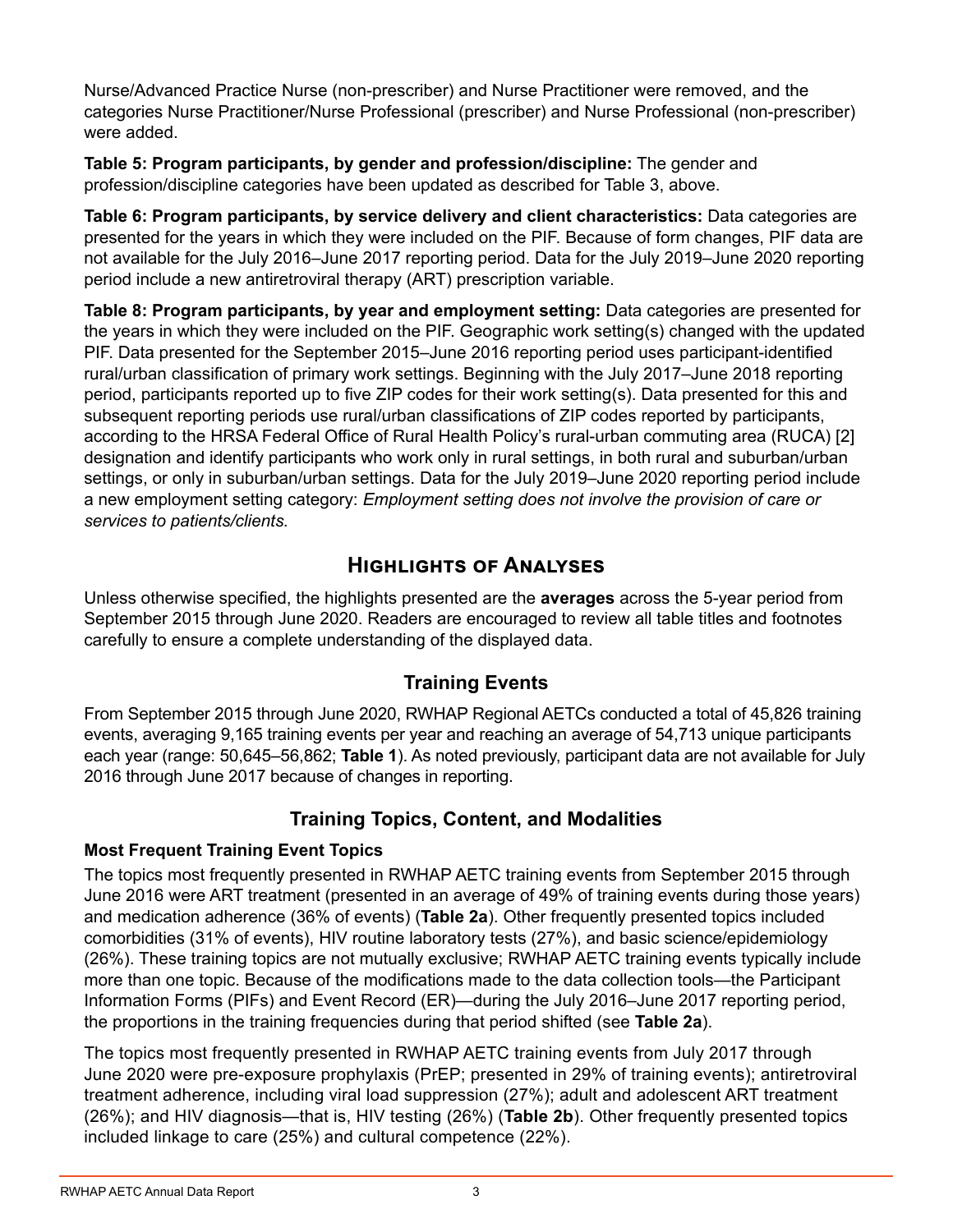The training content most frequently covered by RWHAP AETC training events from July 2019 through June 2020 were HIV prevention (39%), antiretroviral treatment and adherence (32%), and management of comorbid conditions (31%). In response to the COVID-19 public health emergency that began in early 2020, COVID-19 was covered by 2% of RWHAP AETC training events during the reporting period (**Table 2b**).

#### **Priority Populations**

Training topics from September 2015 through June 2016 focused on many priority populations of people with HIV, including racial and ethnic minorities (30%); gay, lesbian, bisexual, and transgender populations (26%); and women (24%) (**Table 2a**). Training topics from July 2017 through June 2020 similarly focused on gay, lesbian, bisexual, or transgender populations (25%); young adults (20%); the Black/African American population (20%); and women (20%) (**Table 2b**).

#### **Training Modalities**

The training modalities or technologies used most frequently from September 2015 through June 2016 were lectures/workshops (45%), followed by chart and/or case reviews (33%), and telephone or conference calls (17%) (**Table 2a**). The training modalities or technologies used most frequently from July 2017 through June 2020 were coaching for organizational capacity building (28%), in-person interactive presentations (23%), and didactic presentations (20%) (**Table 2b**). In response to the COVID-19 public health emergency, the RWHAP Regional AETCs shifted to predominately virtual training modalities beginning in March 2020, as reflected in the decrease in the percentage of in-person training events and the increase in the percentage of distance-based training events from the July 2018–June 2019 to the July 2019–June 2020 reporting periods.

## **RWHAP AETC Program Training Participants**

To improve the quality of health care provided by the HIV health care workforce and increase access to high-quality HIV care for vulnerable and underserved populations, RWHAP Regional AETCs concentrate on reaching professionals who have direct patient care responsibilities for people with HIV, especially those who serve racial and ethnic minority patients and those working at RWHAP- and HRSA-supported clinical health centers.

### **Race/Ethnicity**

During September 2015 through June 2020, on average, half (50%) of RWHAP AETC participants self-identified as White; however, this percentage has slowly decreased, from 53.1% in the September 2015 through June 2016 reporting year to 48.2% in the July 2019 through June 2020 reporting year. Meanwhile, the percentage of Black/African American participants increased slightly from 20.8% to 22.0%, and the percentage among Hispanic/Latino participants increased from 14.1% to 17.9%. Nearly three-quarters (74%) of RWHAP AETC participants were female, 25% were male, and less than 1% of participants were transgender (**Table 3**).

### **Profession**

From September 2015 through June 2020, nurses accounted for 24% of RWHAP AETC participants, physicians accounted for 14%, and social workers accounted for 12%. In addition to profession, participants reported their primary functional roles within their organization. The most commonly reported roles were care provider/clinician (31%) and case manager (13%) (**Table 3**).

From July 2019 through June 2020, nurses (including Nurse Practitioner/Nurse Professional [prescriber and non-prescriber]) accounted for the highest percentages of participants among White (27%), Native Hawaiian/Pacific Islander (26%), and American Indian/Alaskan Native (22%) participants. Among Asian participants, the highest percentage of participants were physicians (33%). Among Black/African American and Hispanic/Latino participants, the most commonly reported profession was social worker/ case manager (20% and 17%, respectively) (**Table 4**).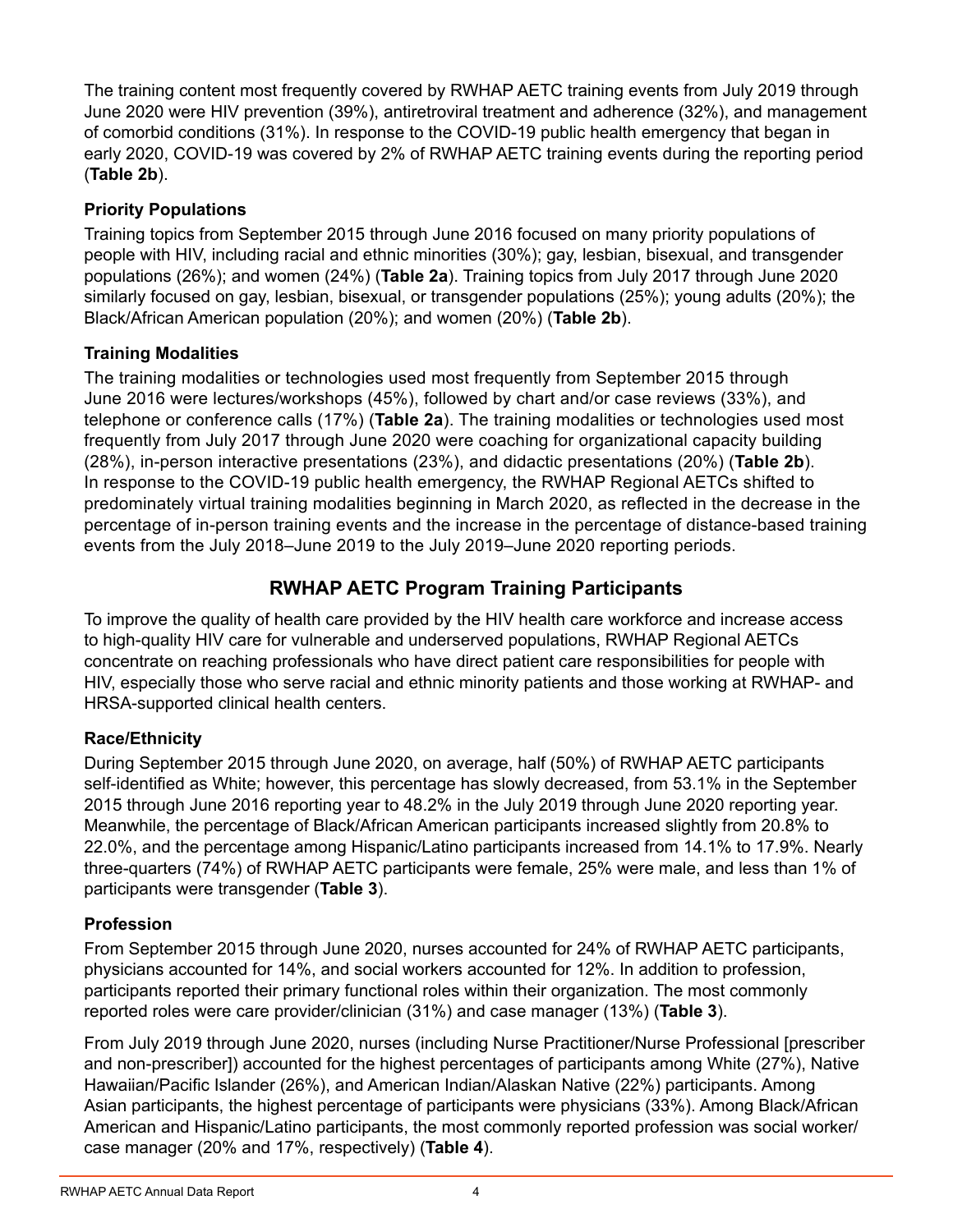#### **Gender**

From July 2019 through June 2020, the highest percentages of profession by gender were as follows: Among males, 24% were physicians; among females, 26% were nurses (including Nurse Practitioner/ Nurse Professional [prescriber and non-prescriber]); among transgender males, 27% were community health workers and 26% were social workers/case managers; among transgender females, 42% were community health workers; and among participants who reported another gender identity, 27% were social workers/case managers (**Table 5**).

### **Service Delivery of RWHAP AETC Program Participants**

RWHAP Regional AETC programs train and support clinicians and health care professionals who provide direct care and services to patients. During the period September 2015 through June 2020, the majority of participants (74%) provided direct clinical services. During the period July 2017 through June 2020, more than half the participants (55%) provided HIV prevention counseling and testing services, and 20% prescribed PrEP (**Table 6**).

#### **Service Delivery to People with HIV**

Among RWHAP AETC participants who provide direct clinical services, an average of 65% of participants provided direct services to people with HIV during the period September 2015 through June 2020 (**Table 6**).

Slightly more than half of RWHAP AETC participants from September 2015 through June 2020 served patient populations of people with HIV composed of at least 50% racial/ethnic minorities (**Table 6**).

During the July 2019–June 2020 reporting period, the number of years of experience providing direct care to people with HIV varied by the race/ethnicity of the participants. On average, approximately 24% of participants across all races and ethnicities reported 1 year or less than 1 year of experience serving people with HIV. Approximately 38% of White and Black/African American participants each reported 10 or more years of service to people with HIV, compared with a range of 28% to 37% among participants of other races and ethnicities (**Table 7**).

## **Employment Setting of RWHAP AETC Participants**

The employment setting most frequently reported by RWHAP AETC participants from July 2019 through June 2020 was academic health center (14%), followed by other community-based organization (12%), HIV or infectious diseases clinic (11%), Federally Qualified Health Center (11%), and state or local health department (10%) (**Table 8**).

From September 2015 through June 2020, the majority (86%) of the RWHAP AETC participants' employment setting was in a suburban/urban area and nearly half (46%) of participants worked in an RWHAP-funded employment setting (**Table 8**).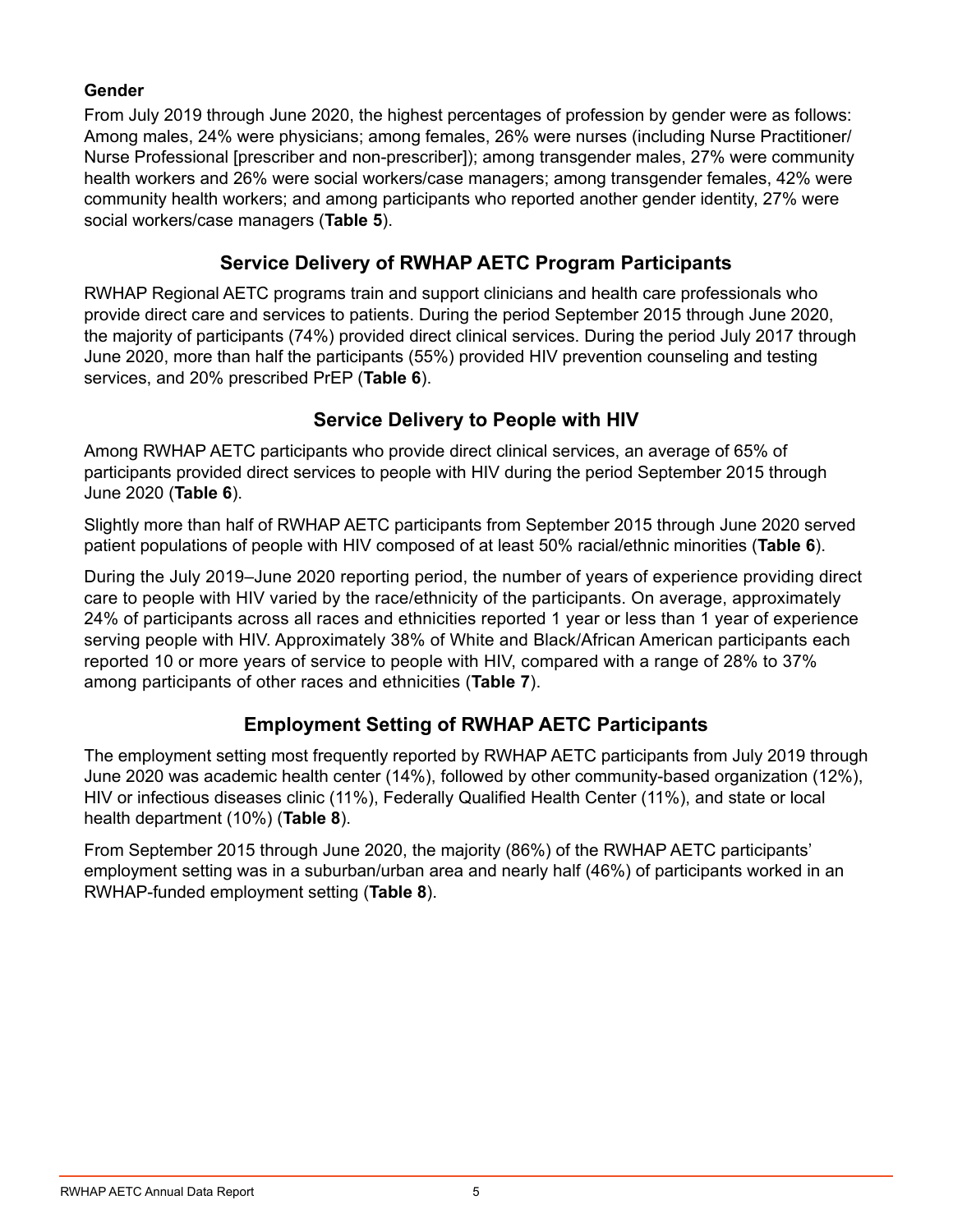## <span id="page-8-0"></span>**TECHNICAL NOTES**

Each year, RWHAP AETC Program grant recipients report data to HRSA HAB about the sponsored training events and the participants who attended those events in the United States, Guam, Puerto Rico, and the U.S. Virgin Islands.

Information collected on training events includes the topics covered, names of collaborating organizations, types of funds used from special initiatives, type and length of sessions, training modalities or technologies used, the total number of participants in attendance, and the total number of PIFs collected from participants.

Information collected on participants includes demographic information (e.g., profession, functional role, race/ethnicity, and gender). In addition, information about participants' employment setting(s) is collected (e.g., if the setting is in a rural or suburban/urban area; if the setting is a faith-based organization [for data through June 2016 only]; if the setting receives RWHAP funding). Patient care information also is collected from participants (e.g., if they provide services directly to people with HIV and, if so, how many years of experience they have providing such services; the average number of people with HIV they serve; and percentage estimates of clients to whom they provide services that meet certain characteristics—for example, those who are racial/ethnic minorities or are receiving ART).

Data are submitted to HRSA HAB each year and contain information on all activities that occurred during a specific time frame. During the July 2016–June 2017 data collection period, HRSA HAB implemented new PIF and ER data forms. The switch between tools resulted in the concurrent use of both forms during the transition period, as well as inconsistencies in participant data collection. Therefore, reliable participant information for that reporting period is not available.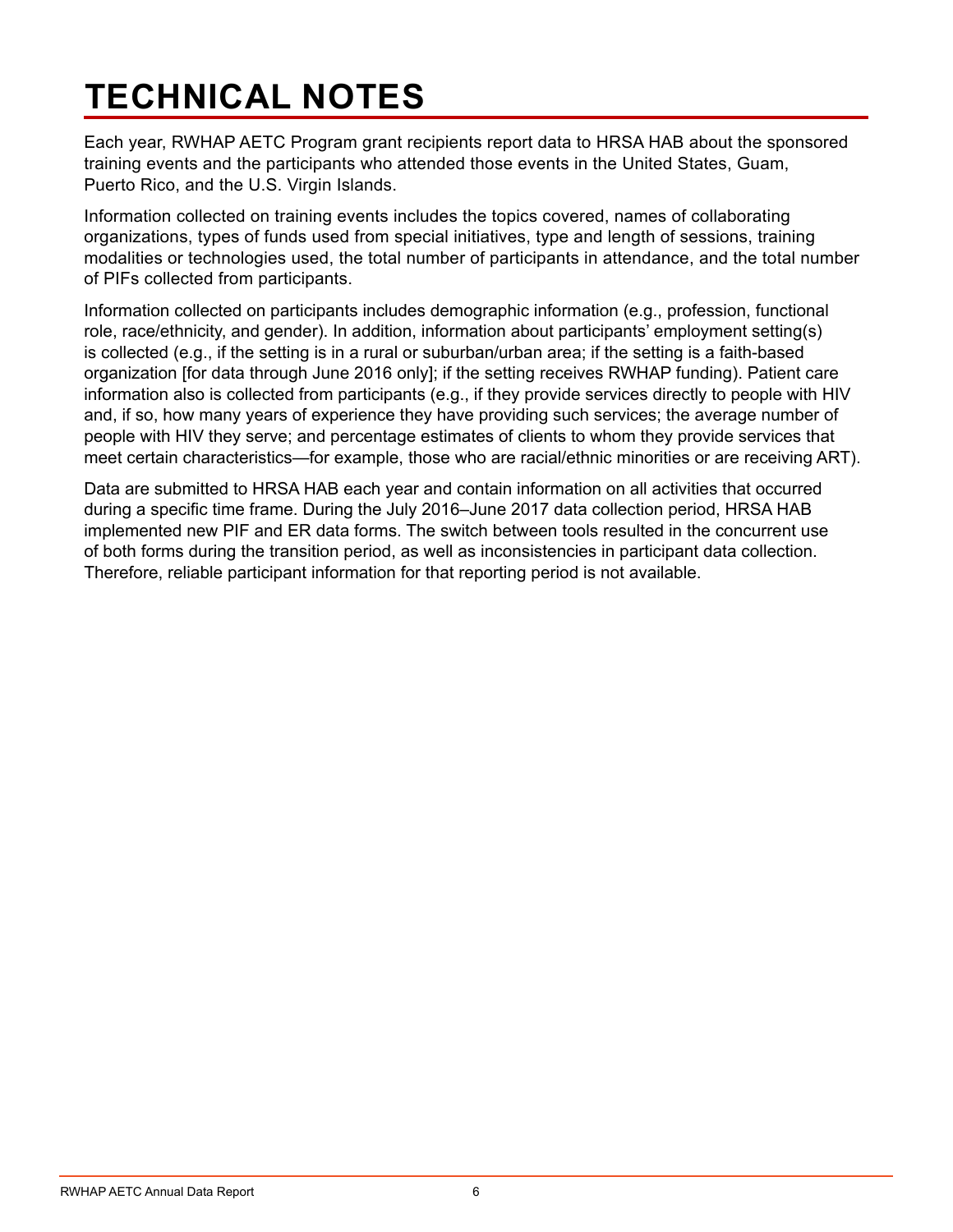## <span id="page-9-0"></span>**REFERENCES**

- 1. HIV.gov. About Ending the HIV Epidemic in the U.S.: Overview. Available at [https://www.hiv.gov/](https://www.hiv.gov/federal-response/ending-the-hiv-epidemic/overview) [federal-response/ending-the-hiv-epidemic/overview.](https://www.hiv.gov/federal-response/ending-the-hiv-epidemic/overview)
- 2. USDA.gov. Rural-Urban Commuting Area Codes. Available at [https://www.ers.usda.gov/data](https://www.ers.usda.gov/data-products/rural-urban-commuting-area-codes/documentation/)[products/rural-urban-commuting-area-codes/documentation](https://www.ers.usda.gov/data-products/rural-urban-commuting-area-codes/documentation/)/.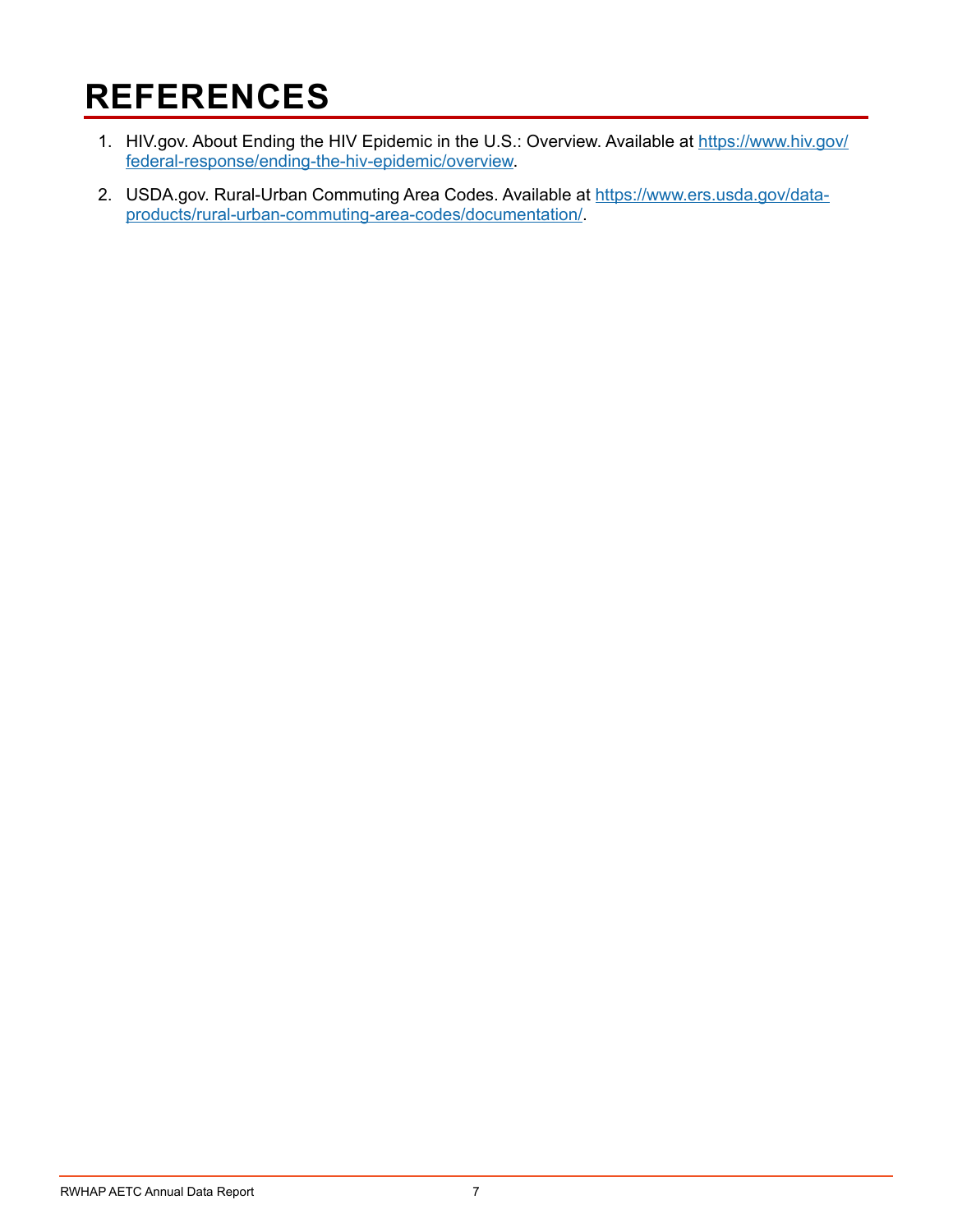#### <span id="page-10-0"></span>**Table 1. RWHAP AIDS Education and Training Center (AETC) Program training events and participants by year, September 2015–June 2020—United States and 3 territories**

| Year                     | Events (N) | <b>Participants (N)<sup>a</sup></b> |
|--------------------------|------------|-------------------------------------|
| September 2015-June 2016 | 7.274      | 50.645                              |
| July 2016–June 2017      | 9.892      |                                     |
| July 2017-June 2018      | 10.506     | 55.219                              |
| July 2018–June 2019      | 9.784      | 56.124                              |
| July 2019-June 2020      | 8.370      | 56.862                              |

a Participant data unavailable for July 2016–June 2017.

#### <span id="page-10-1"></span>**Table 2a. RWHAP AIDS Education and Training Center (AETC) Program training events by year and training topic, other support, collaborating organization, and training modality, September 2015–June 2017—United States and 3 territories**

|                                                                   |       | September 2015-June 2016 | July 2016-June 2017 <sup>a</sup> |               |  |
|-------------------------------------------------------------------|-------|--------------------------|----------------------------------|---------------|--|
|                                                                   |       | % of training            |                                  | % of training |  |
|                                                                   | N     | events                   | N                                | events        |  |
| <b>Training topic</b>                                             |       |                          |                                  |               |  |
| Most frequently presented training topics                         |       |                          |                                  |               |  |
| Antiretroviral treatment adherence                                | 3,577 | 49.3                     | 3,226                            | 35.3          |  |
| Basic science/epidemiology                                        | 1,905 | 26.3                     | 2,493                            | 27.3          |  |
| Clinical manifestations of HIV disease                            | 1.845 | 25.4                     | 2.132                            | 23.3          |  |
| Co-morbidities                                                    | 2.279 | 31.4                     | 2.894                            | 31.7          |  |
| Hepatitis A, B, C                                                 | 1,553 | 21.4                     | 2,076                            | 22.7          |  |
| HIV routine lab test                                              | 1,935 | 26.7                     | 2,215                            | 24.2          |  |
| Medication adherence                                              | 2,596 | 35.8                     | 697                              | 7.6           |  |
| Non-ART treatment                                                 | 1,322 | 18.2                     | 338                              | 3.7           |  |
| <b>Nutrition</b>                                                  | 394   | 5.4                      | 417                              | 4.6           |  |
| Opportunistic infections                                          | 1,545 | 21.3                     | 1,493                            | 16.3          |  |
| Oral health                                                       | 380   | 5.2                      | 485                              | 5.3           |  |
| Pediatric HIV management/perinatal transmission                   | 623   | 8.6                      | 763                              | 8.3           |  |
| Pre/post-exposure prophylaxis (occupational and non-occupational) | 1,881 | 25.9                     | 3,032                            | 33.2          |  |
| Reproductive health                                               | 699   | 9.6                      | 675                              | 7.4           |  |
| Resistance/genotype-phenotype interpretation                      | 1,403 | 19.4                     | 406                              | 4.4           |  |
| Routine primary care screenings                                   | 1,703 | 23.5                     | 494                              | 5.4           |  |
|                                                                   |       |                          |                                  |               |  |
| Health care organization and delivery issues                      |       |                          |                                  |               |  |
| Agency needs assessment                                           | 731   | 10.1                     | 750                              | 8.2           |  |
| <b>Community linkages</b>                                         | 1,719 | 23.7                     | 2,383                            | 26.1          |  |
| Cultural competence                                               | 1,195 | 16.5                     | 2,108                            | 23.1          |  |
| Education development/delivery                                    | 1,254 | 17.3                     | 465                              | 5.1           |  |
| Grant issues                                                      | 321   | 4.4                      | 101                              | 1.1           |  |
| Health literacy                                                   | 602   | 8.3                      | 1,205                            | 13.2          |  |
| Health organization and finances                                  | 365   | 5.0                      | 141                              | 1.5           |  |
| Healthcare development/clinical service coordination              | 1,281 | 17.7                     | 462                              | 5.1           |  |
| HIPAA/confidentiality                                             | 624   | 8.6                      | 892                              | 9.8           |  |
|                                                                   | 1.139 | 15.7                     | 1.710                            | 18.7          |  |
| Quality improvement                                               | 617   | 8.5                      |                                  | 7.4           |  |
| Resource allocation                                               |       |                          | 678                              |               |  |
| Risk assessment                                                   | 1.947 | 26.9                     | 2,349                            | 25.7          |  |
| Risk reduction/harm reduction                                     | 2,054 | 28.3                     | 1,729                            | 18.9          |  |
| Routine HIV testing                                               | 1,849 | 25.5                     | 1,633                            | 17.9          |  |
| Technology                                                        | 452   | 6.2                      | 656                              | 7.2           |  |
|                                                                   |       |                          |                                  |               |  |
| <b>Psychosocial issues</b><br>Mental health                       | 1,486 | 20.5                     | 1,480                            | 16.2          |  |
| Substance abuse                                                   | 1,528 | 21.1                     | 1,337                            | 14.6          |  |
|                                                                   |       |                          |                                  |               |  |
| <b>Priority populations</b>                                       |       |                          |                                  |               |  |
| Children (Ages 0-12 years)                                        | 353   | 4.9                      | 416                              | 4.6           |  |
| Adolescent (Ages 13-24 years)                                     | 1.122 | 15.5                     | 2.126                            | 23.3          |  |
| People over 50 years of age                                       | 1,330 | 18.3                     | 1,934                            | 21.2          |  |
| Gay, lesbian, bisexual, transgender, or other gender identity     | 1,865 | 25.7                     | 2,507                            | 27.4          |  |
| Homeless or unstably housed                                       | 1,051 | 14.5                     | 1,244                            | 13.6          |  |
| Immigrant/border populations                                      | 809   | 11.2                     | 796                              | 8.7           |  |
| Incarcerated individuals                                          | 683   | 9.4                      | 727                              | 8.0           |  |
| Other populations                                                 | 210   | 2.9                      | 337                              | 3.7           |  |
| Racial/ethnic minorities                                          | 2,204 | 30.4                     | 2,741                            | 30.0          |  |
| Rural populations                                                 | 1,249 | 17.2                     | 1,340                            | 14.7          |  |
| Women                                                             | 1,730 | 23.9                     | 2,133                            | 23.3          |  |
| <b>Number of events</b>                                           |       |                          |                                  |               |  |
|                                                                   | 7,250 |                          | 9,141                            |               |  |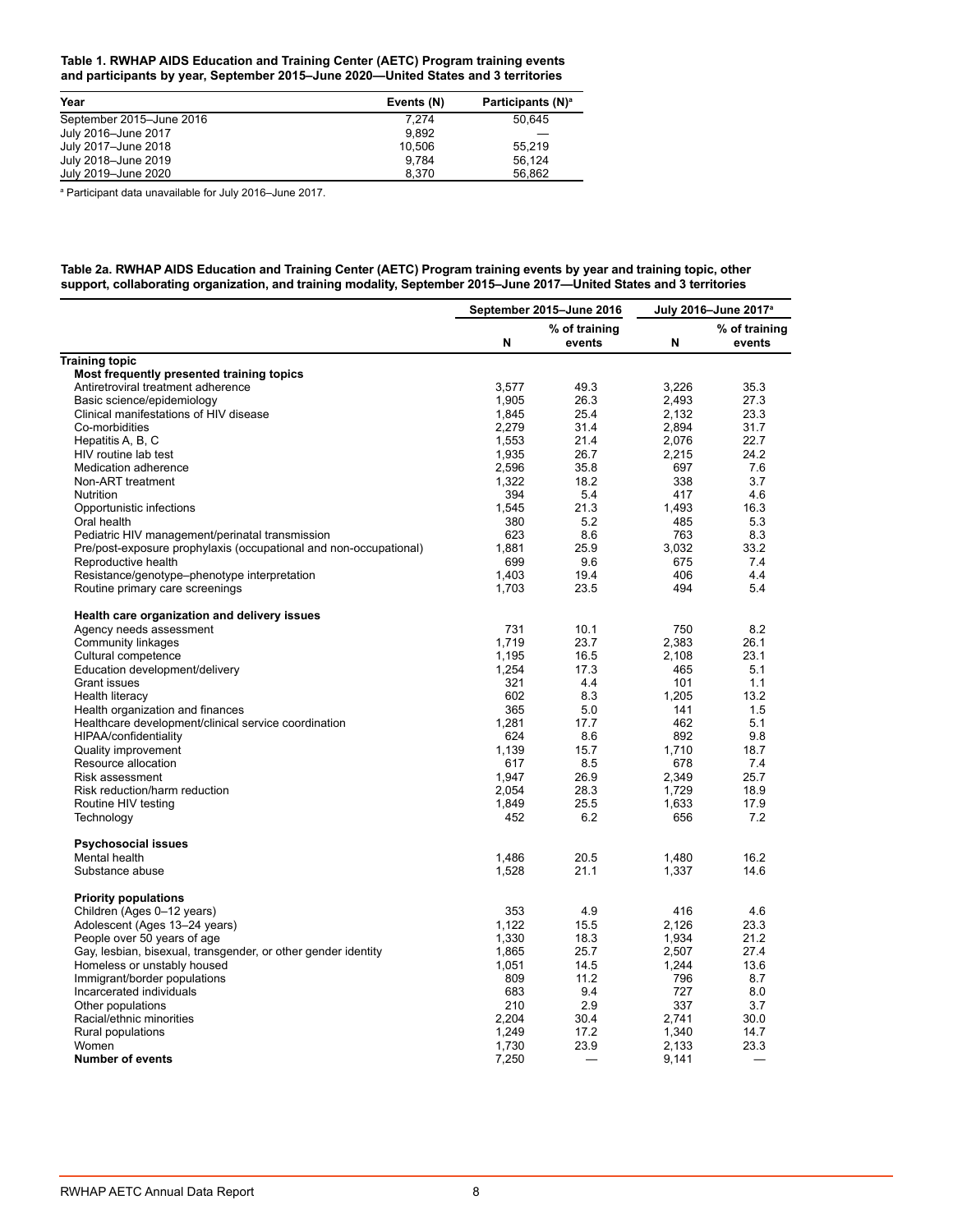| Table 2a. RWHAP AIDS Education and Training Center (AETC) Program training events by year and training topic, other                 |  |
|-------------------------------------------------------------------------------------------------------------------------------------|--|
| support, collaborating organization, and training modality, September 2015–June 2017—United States and 3 territories <i>(cont.)</i> |  |

|                                                                                                        |                | September 2015-June 2016 |                | July 2016-June 2017 <sup>a</sup> |  |
|--------------------------------------------------------------------------------------------------------|----------------|--------------------------|----------------|----------------------------------|--|
|                                                                                                        |                | % of training            |                | % of training                    |  |
|                                                                                                        | N              | events                   | N              | events                           |  |
| Other support                                                                                          |                |                          |                |                                  |  |
| Most frequent additional funding sources                                                               |                |                          |                |                                  |  |
| American Indian/Alaska Native Initiative                                                               | 107            | 1.5                      | 11             | 0.2                              |  |
| <b>Border Health Initiative</b>                                                                        | 28             | 0.4                      | 9              | 0.2                              |  |
| Minority AIDS Initiative (MAI)                                                                         | 2,043          | 29.0                     | 2,652          | 59.3                             |  |
| None of the above<br><b>Number of events</b>                                                           | 4,870<br>7,048 | 69.1                     | 1,798<br>4,470 | 40.2                             |  |
| <b>Collaborating organization</b>                                                                      |                |                          |                |                                  |  |
| None                                                                                                   | 4,111          | 58.2                     | 1,549          | 32.7                             |  |
| <b>Other AETCs</b>                                                                                     | 131            | 1.9                      | 36             | 0.8                              |  |
| Delta                                                                                                  | 3              | < 0.1                    | 0              | 0.0                              |  |
| Florida/Caribbean                                                                                      | 5              | 0.1                      | 4              | 0.1                              |  |
| Midwest                                                                                                | 18             | 0.3                      | 4              | 0.1                              |  |
| <b>Mountain Plains</b>                                                                                 | 3              | < 0.1                    | $\overline{2}$ | < 0.1                            |  |
| New England                                                                                            | 17             | 0.2                      | 17             | 0.4                              |  |
| New York/New Jersey                                                                                    | $\overline{7}$ | 0.1                      | 4              | 0.1                              |  |
| Northwest                                                                                              | 5              | 0.1                      | 0              | 0.0                              |  |
| Pacific                                                                                                | 11             | 0.2                      | 1              | < 0.1                            |  |
| Pennsylvania/Mid-Atlantic                                                                              | 6              | 0.1                      | 2              | < 0.1                            |  |
| Southeast                                                                                              | 11             | 0.2                      | 2              | < 0.1                            |  |
| Texas/Oklahoma                                                                                         | 54             | 0.8                      | 5              | 0.1                              |  |
| National Clinician Consultation Center (NCCC)                                                          | 0              | 0.0                      | 0              | 0.0                              |  |
| National Multi-Cultural Center (NMCC)                                                                  | 0              | 0.0                      | 0              | 0.0                              |  |
| National Resource Center (NRC)                                                                         | 6              | 0.1                      | $\overline{2}$ | < 0.1                            |  |
| National Evaluation Center (NEC)                                                                       | 1              | < 0.1                    | 1              | < 0.1                            |  |
| Capacity Building Assistance for Community Health Centers                                              | 5              | 0.1                      | 0              | 0.0                              |  |
| <b>Other training centers</b>                                                                          | 62             | 0.9                      | 123            | 2.6                              |  |
| Addiction Technology Transfer Center (ATTC)                                                            | 16             | 0.2                      | 12             | 0.3                              |  |
| Area Health Education Center (AHEC)                                                                    | 29             | 0.4                      | 40             | 0.8                              |  |
| Prevention Training Center (PTC)                                                                       | 18             | 0.3                      | 64             | 1.4                              |  |
| Regional Training Center (RTC)                                                                         | $\overline{7}$ | 0.1                      | 1              | < 0.1                            |  |
| <b>Tuberculosis Training Center</b>                                                                    | 6              | 0.1                      | 11             | 0.2                              |  |
| Other agencies                                                                                         | 2,822          | 40.0                     | 3,097          | 65.5                             |  |
| Agencies funded by Ryan White HIV/AIDS Program                                                         | 1,323          | 18.7                     | 1,434          | 30.3                             |  |
| AIDS community-based organizations                                                                     | 470            | 6.7                      | 486            | 10.3                             |  |
| College/university/health professions school                                                           | 798            | 11.3                     | 843            | 17.8                             |  |
| Community health center                                                                                | 838            | 11.9                     | 995            | 21.0                             |  |
| Corrections                                                                                            | 113            | 1.6                      | 95             | 2.0                              |  |
| Faith-based organization                                                                               | 42             | 0.6                      | 28             | 0.6                              |  |
| Historically Black College or University/Hispanic-serving institution/<br>tribal college or university | 203            | 2.9                      | 179            | 3.8                              |  |
| Hospital/hospital-based clinic                                                                         | 748            | 10.6                     | 775            | 16.4                             |  |
| Tribal health organizations                                                                            | 123            | 1.7                      | 141            | 3.0                              |  |
| Number of events (all collaborating organizations)                                                     | 7,059          |                          | 4,730          |                                  |  |
| Training modality                                                                                      |                |                          |                |                                  |  |
| Training modalities or technologies applied in the event                                               |                |                          |                |                                  |  |
| Chart/case review                                                                                      | 2,166          | 32.8                     | 553            | 19.8                             |  |
| Clinical preceptorship/mini-residency                                                                  | 1,051          | 15.9                     | 353            | 12.7                             |  |
| Computer-based                                                                                         | 1,044          | 15.8                     | 500            | 17.9                             |  |
| Conference call/telephone                                                                              | 1,093          | 16.6                     | 439            | 15.7                             |  |
| Lecture/workshop                                                                                       | 2,936          | 44.5                     | 866            | 31.0                             |  |
| Role play/simulation                                                                                   | 470            | 7.1                      | 665            | 23.8                             |  |
| Self-study                                                                                             | 150            | 2.3                      | 100            | 3.6                              |  |
| Telemedicine                                                                                           | 146            | $2.2\phantom{0}$         | 41             | 1.5                              |  |
| Webcast/webinar                                                                                        | 318            | 4.8                      | 129            | 4.6                              |  |
| <b>Number of events</b>                                                                                | 6,594          | $\overline{\phantom{0}}$ | 2,790          | $\overline{\phantom{0}}$         |  |

*Abbreviations:* ART, antiretroviral therapy; HIPAA, Health Insurance Portability and Accountability Act.

*Note:* Training topic, other support, collaborating organization, and training modality categories are not mutually exclusive. Subtotals for each represent<br>the number of unique events and serve as the denominators for per

a During the July 2016–June 2017 data collection period, a new Event Record data form was implemented. The switch between tools resulted in the the earlier form for this table.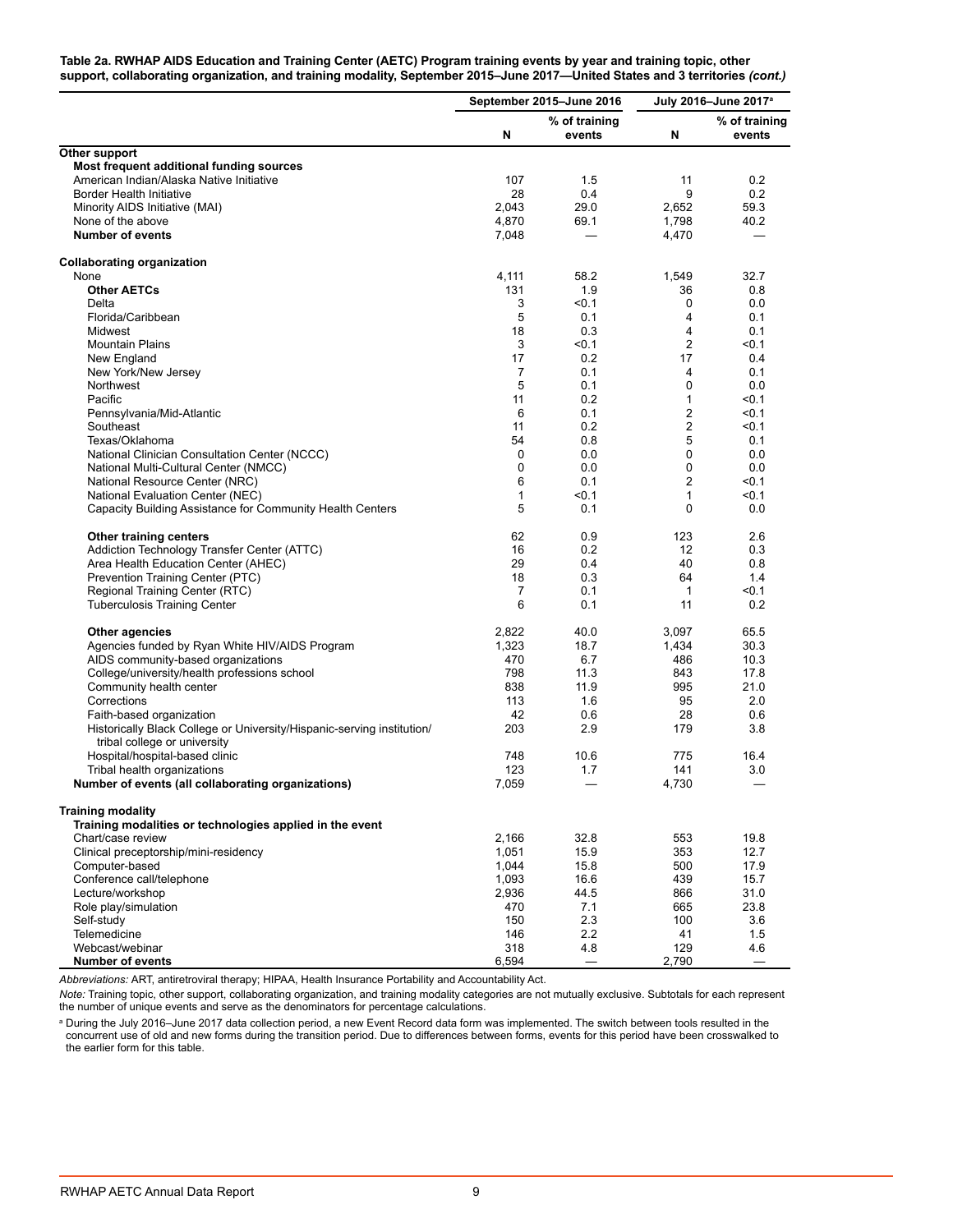#### <span id="page-12-0"></span>**Table 2b. RWHAP AIDS Education and Training Center (AETC) Program training events by year and training topic, other support, collaborating organization, and training modality, July 2017–June 2020—United States and 3 territories**

|                                                                                                             |                                                      | July 2017-June 2018                                  |                          | July 2018-June 2019                                  | July 2019-June 2020                                  |                   |
|-------------------------------------------------------------------------------------------------------------|------------------------------------------------------|------------------------------------------------------|--------------------------|------------------------------------------------------|------------------------------------------------------|-------------------|
|                                                                                                             |                                                      | % of training                                        |                          | % of training                                        |                                                      | % of training     |
|                                                                                                             | N                                                    | events                                               | Ν                        | events                                               | N                                                    | events            |
| <b>Training content</b><br>Antiretroviral treatment and adherence                                           |                                                      |                                                      | -                        |                                                      | 2,661                                                | 31.8              |
| Engagement and retention in HIV care                                                                        |                                                      |                                                      |                          |                                                      | 2,410                                                | 28.8              |
| HIV prevention                                                                                              | and the                                              | —                                                    | $\overline{\phantom{0}}$ | $\overline{\phantom{0}}$                             | 3,224                                                | 38.6              |
| HIV testing and diagnosis                                                                                   |                                                      |                                                      |                          |                                                      | 2,013                                                | 24.1              |
| Linkage/referral to HIV care<br>Management of co-morbid conditions                                          | $\overline{\phantom{0}}$<br>$\overline{\phantom{0}}$ | $\overline{\phantom{0}}$<br>$\overline{\phantom{0}}$ | $\overline{\phantom{0}}$ | $\overline{\phantom{0}}$<br>$\overline{\phantom{0}}$ | 1,917<br>2,573                                       | 22.9<br>30.8      |
| Coronavirus disease 2019                                                                                    |                                                      |                                                      |                          |                                                      | 188                                                  | 2.2               |
| Other                                                                                                       |                                                      |                                                      |                          |                                                      | 1,996                                                | 23.9              |
| Training topic                                                                                              |                                                      |                                                      |                          |                                                      |                                                      |                   |
| <b>HIV prevention</b>                                                                                       |                                                      |                                                      |                          |                                                      |                                                      |                   |
| Behavioral prevention                                                                                       | 1,938                                                | 18.5                                                 | 1,932                    | 19.8                                                 | 1,281                                                | 15.3              |
| Harm reduction/safe injection                                                                               | 1,260                                                | 12.0                                                 | 1,153                    | 11.8                                                 | 687                                                  | 8.2               |
| HIV transmission risk assessment<br>Postexposure prophylaxis (PEP, occupational and nonoccupational)        | 2,443<br>1,545                                       | 23.3<br>14.7                                         | 2,190<br>1,501           | 22.4<br>15.4                                         | 1,353<br>1,093                                       | 16.2<br>13.1      |
| Pre-exposure prophylaxis (PrEP)                                                                             | 2,979                                                | 28.4                                                 | 2,761                    | 28.3                                                 | 2,525                                                | 30.2              |
| Prevention of perinatal or mother-to-child transmission                                                     | 812                                                  | 7.7                                                  | 675                      | 6.9                                                  | 492                                                  | 5.9               |
| Other biomedical prevention                                                                                 | 516                                                  | 4.9                                                  | 384                      | 3.9                                                  | 345                                                  | 4.1               |
| U=U/Treatment as prevention                                                                                 | $\overline{\phantom{0}}$                             |                                                      |                          | —                                                    | 1,009                                                | 12.1              |
| HIV background and management                                                                               |                                                      |                                                      |                          |                                                      |                                                      |                   |
| Acute HIV                                                                                                   | 1,416                                                | 13.5                                                 | 1,174                    | 12.0                                                 | 739                                                  | 8.8               |
| Adult and adolescent antiretroviral treatment                                                               | 2,837<br>1,055                                       | 27.1<br>10.1                                         | 2,890<br>948             | 29.6<br>9.7                                          | 1,804<br>546                                         | 21.6<br>6.5       |
| Aging and HIV<br>Antiretroviral treatment adherence, including viral load suppression                       | 3,078                                                | 29.4                                                 | 2,889                    | 29.6                                                 | 1,895                                                | 22.7              |
| Basic science                                                                                               | 2,068                                                | 19.7                                                 | 1,811                    | 18.6                                                 | 897                                                  | 10.7              |
| Clinical manifestations of HIV disease                                                                      | 1,986                                                | 18.9                                                 | 1,893                    | 19.4                                                 | 1,112                                                | 13.3              |
| HIV diagnosis (i.e., HIV testing)                                                                           | 2,945                                                | 28.1                                                 | 2,715                    | 27.8                                                 | 1,812                                                | 21.7              |
| HIV epidemiology                                                                                            | 1,927                                                | 18.4                                                 | 1,698<br>2,252           | 17.4<br>23.1                                         | 1,048                                                | 12.5              |
| HIV monitoring and laboratory tests (i.e., CD4 and viral load)<br>HIV resistance testing and interpretation | 2,475<br>1,572                                       | 23.6<br>15.0                                         | 1,395                    | 14.3                                                 | 1,535<br>882                                         | 18.4<br>10.5      |
| Linkage to care                                                                                             | 2,819                                                | 26.9                                                 | 2,570                    | 26.3                                                 | 1,788                                                | 21.4              |
| Pediatric HIV management                                                                                    | 277                                                  | 2.6                                                  | 194                      | 2.0                                                  | 156                                                  | 1.9               |
| Retention and/or re-engagement in care                                                                      | 2,204                                                | 21.0                                                 | 1,944                    | 19.9                                                 | 1,565                                                | 18.7              |
| Other HIV background and management                                                                         |                                                      |                                                      |                          |                                                      | 196                                                  | 2.3               |
| Primary care and co-morbidities                                                                             |                                                      |                                                      |                          |                                                      |                                                      |                   |
| Cervical cancer screening, including HPV                                                                    | 370                                                  | 3.5                                                  | 299                      | 3.1                                                  | 174                                                  | 2.1               |
| <b>Hepatitis B</b>                                                                                          | 858                                                  | 8.2                                                  | 759                      | 7.8                                                  | 537                                                  | 6.4               |
| Hepatitis C                                                                                                 | 1,914                                                | 18.3                                                 | 1,718                    | 17.6                                                 | 1,091                                                | 13.0<br>4.7       |
| Immunization<br>Influenza                                                                                   | 666<br>265                                           | 6.4<br>2.5                                           | 708<br>269               | 7.3<br>2.8                                           | 392<br>198                                           | 2.4               |
| Malignancies                                                                                                | 448                                                  | 4.3                                                  | 357                      | 3.7                                                  | 178                                                  | 2.1               |
| Medication-assisted therapy for substance use disorders                                                     | 459                                                  | 4.4                                                  | 518                      | 5.3                                                  | 404                                                  | 4.8               |
| Mental health disorders                                                                                     | 1,352                                                | 12.9                                                 | 1,241                    | 12.7                                                 | 856                                                  | 10.2              |
| Non-infection comorbidities of HIV or viral hepatitis<br>Nutrition                                          | 1,298<br>441                                         | 12.4<br>4.2                                          | 1,101<br>307             | 11.3<br>3.1                                          | 636<br>181                                           | 7.6<br>2.2        |
| Opioid use disorder                                                                                         |                                                      |                                                      |                          |                                                      | 428                                                  | 5.1               |
| Opportunistic infections                                                                                    | 1,434                                                | 13.7                                                 | 1,207                    | 12.4                                                 | 714                                                  | 8.5               |
| Oral health                                                                                                 | 444                                                  | 4.2                                                  | 327                      | 3.4                                                  | 281                                                  | 3.4               |
| Osteoporosis                                                                                                | 208                                                  | 2.0                                                  | 195                      | 2.0                                                  | 130                                                  | 1.6               |
| Pain management<br>Palliative care                                                                          | 244<br>97                                            | 2.3<br>0.9                                           | 309<br>99                | 3.2<br>1.0                                           | 187<br>90                                            | 2.2<br>1.1        |
| Primary care screenings                                                                                     | 1,579                                                | 15.1                                                 | 1,364                    | 14.0                                                 | 816                                                  | 9.8               |
| Reproductive health, including preconception planning                                                       | 757                                                  | 7.2                                                  | 591                      | 6.1                                                  | 417                                                  | 5.0               |
| Sexually transmitted infections                                                                             | 2,134                                                | 20.4                                                 | 2,113                    | 21.6                                                 | 1,439                                                | 17.2              |
| Substance use disorders                                                                                     | 1,508                                                | 14.4                                                 | 1,488                    | 15.2                                                 |                                                      |                   |
| Substance use disorders, not including opioid use<br>Tobacco cessation                                      | 470                                                  | $\overline{\phantom{m}}$<br>4.5                      | 331                      | $\qquad \qquad \longleftarrow$<br>3.4                | 956<br>170                                           | 11.4<br>2.0       |
| <b>Tuberculosis</b>                                                                                         | 322                                                  | 3.1                                                  | 259                      | 2.7                                                  | 183                                                  | 2.2               |
| Other                                                                                                       |                                                      |                                                      |                          |                                                      | 573                                                  | 6.9               |
|                                                                                                             |                                                      |                                                      |                          |                                                      |                                                      |                   |
| Issues related to care of people with HIV<br>Cultural competence                                            | 2,790                                                | 26.6                                                 | 2,091                    | 21.4                                                 | 1,526                                                | 18.2              |
| Health literacy                                                                                             | 1,742                                                | 16.6                                                 | 1,308                    | 13.4                                                 | 676                                                  | 8.1               |
| Low English proficiency                                                                                     | 391                                                  | 3.7                                                  | 276                      | 2.8                                                  | 301                                                  | 3.6               |
| Motivational interviewing                                                                                   | 1,328                                                | 12.7                                                 | 923                      | 9.5                                                  | 684                                                  | 8.2               |
| Stigma or discrimination                                                                                    | 2,360                                                | 22.5                                                 | 2,210                    | 22.6                                                 | 1,615                                                | 19.3              |
| <b>Education</b>                                                                                            |                                                      |                                                      |                          |                                                      |                                                      |                   |
| Adult learning principles                                                                                   | 963                                                  | 9.2                                                  | 880                      | 9.0                                                  |                                                      |                   |
| Best practices in training                                                                                  | 1,870                                                | 17.8                                                 | 1,389                    | 14.2                                                 |                                                      |                   |
| Curriculum development                                                                                      | 924<br>1,068                                         | 8.8<br>10.2                                          | 910<br>367               | 9.3<br>3.8                                           | $\overline{\phantom{0}}$<br>$\overline{\phantom{0}}$ | $\qquad \qquad -$ |
| Use of technology for education                                                                             |                                                      |                                                      |                          |                                                      |                                                      |                   |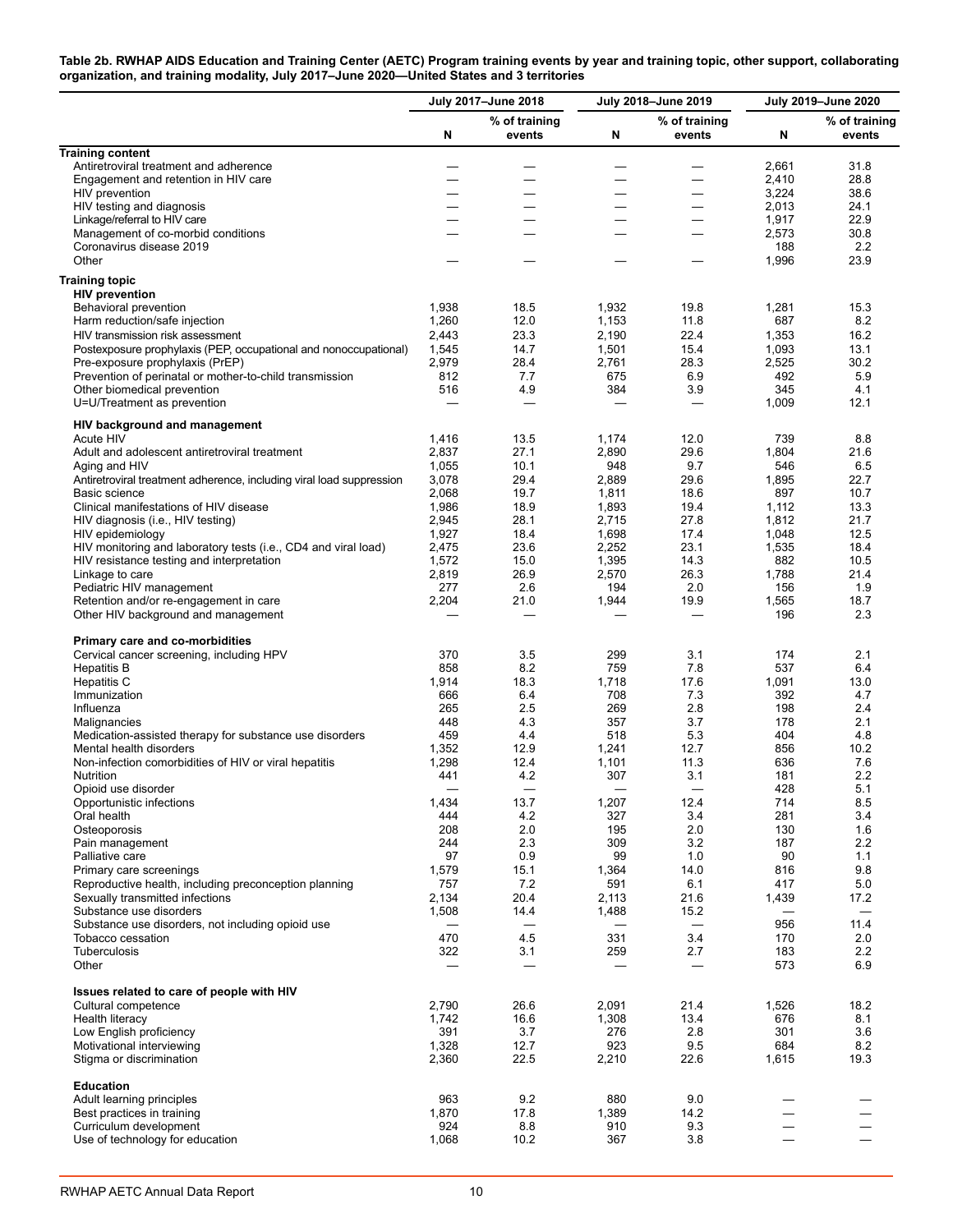| Table 2b. RWHAP AIDS Education and Training Center (AETC) Program training events by year and training topic, other support, collaborating |  |
|--------------------------------------------------------------------------------------------------------------------------------------------|--|
| organization, and training modality, July 2017–June 2020—United States and 3 territories (cont.)                                           |  |

|                                                                                       |                          | July 2017-June 2018             |                          | July 2018-June 2019      | July 2019-June 2020      |                         |  |
|---------------------------------------------------------------------------------------|--------------------------|---------------------------------|--------------------------|--------------------------|--------------------------|-------------------------|--|
|                                                                                       | N                        | % of training<br>events         | N                        | % of training<br>events  | N                        | % of training<br>events |  |
| Health care organization or systems issues                                            |                          |                                 |                          |                          |                          |                         |  |
| Billing for services and payment models                                               | 724                      | 6.9                             | 417                      | 4.3                      | 330                      | 3.9                     |  |
| Case management                                                                       | 1,453                    | 13.9                            | 1,236                    | 12.7                     | 982                      | 11.7                    |  |
| <b>Community linkages</b>                                                             | 2,199                    | 21.0                            | 1,758                    | 18.0                     | 1,215                    | 14.5                    |  |
| Confidentiality/HIPAA                                                                 | 871                      | 8.3                             | 632                      | 6.5                      | 415                      | 5.0                     |  |
| Coordination of care                                                                  | 2,338                    | 22.3                            | 1,930                    | 19.8                     | 1,640                    | 19.6                    |  |
| Funding or resource allocation                                                        | 689                      | 6.6                             | 441                      | 4.5                      | 345                      | 4.1                     |  |
| Health insurance coverage                                                             | 862                      | 8.2                             | 696                      | 7.1                      | 461                      | 5.5                     |  |
| Legal issues                                                                          | 466                      | 4.4                             | 378                      | 3.9                      | 273                      | 3.3                     |  |
| Organizational infrastructure                                                         | 1,629                    | 15.5                            | 652                      | 6.7                      | 866                      | 10.4<br>6.0             |  |
| Organizational needs assessment                                                       | 1,246                    | 11.9                            | 448                      | 4.6                      | 504                      |                         |  |
| Patient-centered medical home                                                         | 677<br>1,510             | 6.5                             | 323<br>767               | 3.3<br>7.9               | 202                      | 2.4<br>9.7              |  |
| Practice transformation                                                               |                          | 14.4                            |                          |                          | 813                      |                         |  |
| Quality improvement                                                                   | 2,244                    | 21.4                            | 1,278                    | 13.1                     | 1,098                    | 13.1                    |  |
| Team-based care                                                                       | 1,288                    | 12.3                            | 1,051                    | 10.8                     | 671                      | 8.0                     |  |
| Telehealth                                                                            |                          | $\overline{\phantom{m}}$<br>7.1 | $\overline{\phantom{0}}$ | $\overline{\phantom{0}}$ | 271                      | 3.2                     |  |
| Use of technology for patient care                                                    | 748                      |                                 | 486                      | 5.0                      | 435                      | 5.2                     |  |
| <b>Priority populations</b><br>Children (Ages 0-12)                                   | 406                      | 3.9                             | 337                      | 3.5                      | 272                      | 3.3                     |  |
| Adolescents (Ages 13-17)                                                              | 1,082                    | 10.3                            | 917                      | 9.4                      | 741                      | 8.9                     |  |
| Young adults (Ages 18-24)                                                             | 2,159                    | 20.6                            | 1,923                    | 19.7                     | 1,670                    | 20.0                    |  |
| Older adults (Ages 50 and over)                                                       | 1,958                    | 18.7                            | 1,793                    | 18.4                     | 1,381                    | 16.5                    |  |
| American Indian or Alaska Native                                                      | 525                      | 5.0                             | 465                      | 4.8                      | 322                      | 3.9                     |  |
| Asian                                                                                 | 353                      | 3.4                             | 301                      | 3.1                      | 323                      | 3.9                     |  |
| <b>Black or African American</b>                                                      | 2,109                    | 20.1                            | 2,005                    | 20.5                     | 1,676                    | 20.0                    |  |
| Hispanic or Latino                                                                    | 1,527                    | 14.6                            | 1,447                    | 14.8                     | 1,245                    | 14.9                    |  |
| Native Hawaiian or Pacific Islander                                                   | 280                      | 2.7                             | 242                      | 2.5                      | 221                      | 2.6                     |  |
| Other race/ethnicity                                                                  | 451                      | 4.3                             | 255                      | 2.6                      | 106                      | 1.3                     |  |
| Women                                                                                 | 2,036                    | 19.4                            | 1,961                    | 20.1                     | 1,586                    | 19.0                    |  |
| Gay, lesbian, bisexual, transgender, or other gender identity                         | 2,654                    | 25.3                            | 2,422                    | 24.8                     | 2,000                    | 23.9                    |  |
| Homeless or unstably housed                                                           | 1,297                    | 12.4                            | 1,160                    | 11.9                     | 1,242                    | 14.9                    |  |
| Immigrants                                                                            | 867                      | 8.3                             | 631                      | 6.5                      | 666                      | 8.0                     |  |
| Incarcerated or recently released                                                     | 779                      | 7.4                             | 749                      | 7.7                      | 736                      | 8.8                     |  |
| Other specific populations                                                            | 272                      | 2.6                             | 233                      | 2.4                      | 177                      | 2.1                     |  |
| Rural populations                                                                     | 1,122                    | 10.7                            | 1,216                    | 12.5                     | 1,076                    | 12.9                    |  |
| U.S.-Mexico border population                                                         | 395                      | 3.8                             | 325                      | 3.3                      | 207                      | 2.5                     |  |
| <b>Number of events</b>                                                               | 10,482                   |                                 | 9,761                    |                          | 8,362                    |                         |  |
| Other support                                                                         |                          |                                 |                          |                          |                          |                         |  |
| <b>Funding sources used</b>                                                           |                          |                                 |                          |                          |                          |                         |  |
| Centers for Disease Control and Prevention                                            | 345                      | 3.3                             | 280                      | 2.9                      | 209                      | 2.5                     |  |
| Core Training and Technical Assistance                                                | 6,321                    | 60.3                            | 6,045                    | 61.8                     | 4,992                    | 59.6                    |  |
| Interprofessional Education                                                           | 590                      | 5.6                             | 494                      | 5.1                      | 274                      | 3.3                     |  |
| Minority AIDS Initiative (MAI)                                                        | 3,421                    | 32.6                            | 3,264                    | 33.4                     | 4,112                    | 49.1                    |  |
| <b>Practice Transformation</b>                                                        | 1,857                    | 17.7                            | 965                      | 9.9                      | 1,064                    | 12.7                    |  |
| <b>AETC</b> unspecified                                                               | $\overline{\phantom{0}}$ |                                 |                          | $\overline{\phantom{0}}$ | 513                      | 6.1                     |  |
| Coronavirus Aid, Relief, and Economic Security (CARES) Act                            |                          |                                 |                          |                          | 165                      | 2.0                     |  |
| Ending the HIV Epidemic in the U.S. (EHE) initiative<br><b>Total number of events</b> | 10,487                   |                                 | 9,778                    |                          | 67<br>8,370              | 0.8                     |  |
|                                                                                       |                          |                                 |                          |                          |                          |                         |  |
| <b>Collaborating organization</b><br><b>Other AETC collaborators</b>                  | 236                      | 7.0                             | 223                      | 7.0                      | 70                       | 2.5                     |  |
| <b>Frontier AETC</b>                                                                  | 29                       | 0.9                             | 1                        | < 0.1                    |                          |                         |  |
| MidAtlantic AETC                                                                      | $\mathbf{1}$             | $0.1$                           | 13                       | 0.4                      | 0                        | 0.0                     |  |
| Midwest AETC                                                                          | 17                       | 0.5                             | 33                       | 1.0                      | 6                        | 0.2                     |  |
| <b>Mountain West AETC</b>                                                             | —                        | $\qquad \qquad -$               | $\overline{\phantom{m}}$ |                          | 0                        | 0.0                     |  |
| New England AETC                                                                      | 27                       | 0.8                             | 43                       | 1.4                      | 0                        | 0.0                     |  |
| Northeast Caribbean AETC                                                              | 12                       | 0.4                             | 3                        | 0.1                      | 16                       | 0.6                     |  |
| Pacific AETC                                                                          | 14                       | 0.4                             | 16                       | 0.5                      | 2                        | 0.1                     |  |
| South Central AETC                                                                    | 88                       | 2.6                             | 103                      | 3.2                      | 8                        | 0.3                     |  |
| Southeast AETC                                                                        | 38                       | 1.1                             | 27                       | 0.8                      | 11                       | 0.4                     |  |
| <b>AETC National Clinicians' Consultation Center</b>                                  | 11                       | 0.3                             | 6                        | 0.2                      | 11                       | 0.4                     |  |
| <b>AETC National Coordinating Resource Center</b>                                     | 23                       | 0.7                             | 17                       | 0.5                      | 54                       | 1.9                     |  |
| <b>AETC National Evaluation Center</b>                                                | 0                        | 0.0                             | 7                        | 0.2                      | $\overline{\phantom{0}}$ |                         |  |
| Duke NP program                                                                       | 1                        | < 0.1                           | $\sqrt{2}$               | 0.1                      | $\overline{\phantom{0}}$ |                         |  |
| Johns Hopkins NP program                                                              | 0                        | 0.0                             | $\mathbf{1}$             | $0.1$                    | $\overline{\phantom{0}}$ |                         |  |
| Rutgers NP program                                                                    | 4                        | 0.1                             | $\overline{2}$           | 0.1                      | $\overline{\phantom{0}}$ |                         |  |
| SUNY PA program                                                                       | 0                        | 0.0                             | 0                        | 0.0                      | ▃                        |                         |  |
| UCSF NP program                                                                       | 1                        | $0.1$                           | 0                        | 0.0                      | $\overline{\phantom{0}}$ |                         |  |
| Same region but different local partner                                               | 31                       | 0.9                             | 42                       | 1.3                      | $\overline{\phantom{0}}$ |                         |  |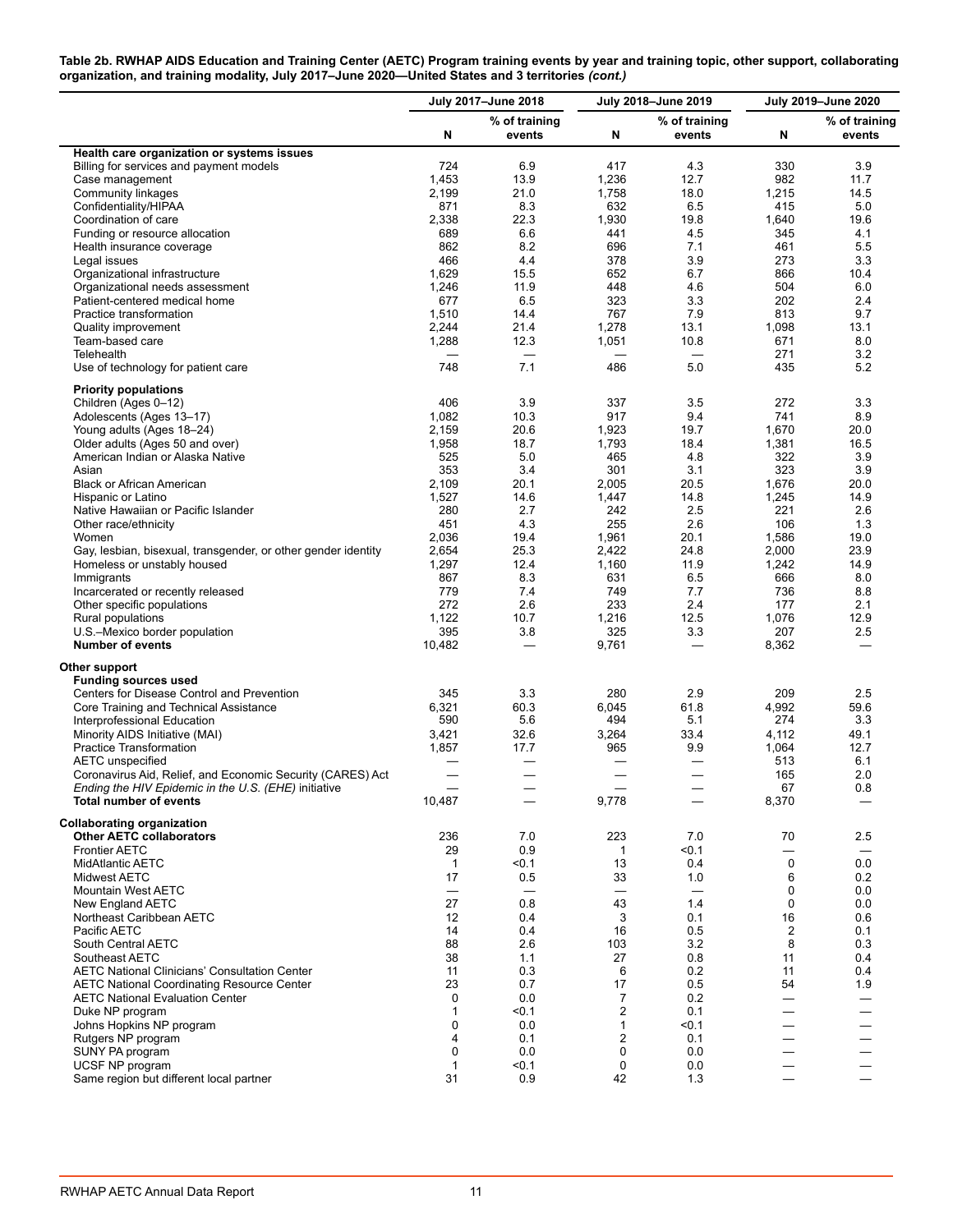| Table 2b. RWHAP AIDS Education and Training Center (AETC) Program training events by year and training topic, other support, collaborating |
|--------------------------------------------------------------------------------------------------------------------------------------------|
| organization, and training modality, July 2017-June 2020-United States and 3 territories (cont.)                                           |

|                                                                                        | July 2017-June 2018      |                          |                | July 2018-June 2019      | July 2019-June 2020      |                         |  |
|----------------------------------------------------------------------------------------|--------------------------|--------------------------|----------------|--------------------------|--------------------------|-------------------------|--|
|                                                                                        | N                        | % of training<br>events  | N              | % of training<br>events  | N                        | % of training<br>events |  |
| Other federally funded training center collaborators                                   | 175                      | 5.2                      | 198            | 6.2                      | 145                      | 5.1                     |  |
| Addiction Technology Transfer Center (ATTC)                                            | 44                       | 1.3                      | 76             | 2.4                      | 18                       | 0.6                     |  |
| Area Health Education Center (AHEC)                                                    | 39                       | 1.2                      | 49             | 4.5                      | 29                       | 1.0                     |  |
| Capacity Building Assistance (CBA) Provider                                            | 66                       | 2.0                      | 61             | 1.9                      | 14                       | 0.5                     |  |
| <b>Family Planning National Training Center</b>                                        | 0                        | 0.0                      | $\mathbf{1}$   | < 0.1                    | 12                       | 0.4                     |  |
| Mental Health Technology Transfer Centers (MHTTC)                                      | $\overline{\phantom{0}}$ | $\overline{\phantom{0}}$ | —              | $\overline{\phantom{0}}$ | 3                        | 0.1                     |  |
| Public Health Training Center (PHTC)                                                   | $\overline{4}$           | 0.1                      | 30             | 0.9                      | 16                       | 0.6                     |  |
| STD Clinical Prevention Training Center (PTC)                                          | 100                      | 3.0                      | 99             | 3.1                      | 108                      | 3.8                     |  |
| TB Regional Training and Medical Consultation Center                                   | 62                       | 1.9                      | 13             | 0.4                      | 7                        | 0.2                     |  |
| Viral Hepatitis Education and Training Project                                         | $\mathbf{1}$             | < 0.1                    | $\overline{2}$ | 0.1                      | $\mathbf 0$              | 0.0                     |  |
| Other organization collaborators                                                       | 3,137                    | 93.6                     | 2,942          | 92.4                     | 2,718                    | 96.5                    |  |
| AIDS services organization                                                             | 408                      | 12.2                     | 358            | 11.2                     | 421                      | 15.0                    |  |
| Community health center, including Federally Qualified Health<br>Center funded by HRSA | 901                      | 26.9                     | 764            | 24.0                     | 667                      | 23.7                    |  |
| Correctional institution                                                               | 94                       | 2.8                      | 62             | 1.9                      | 79                       | 2.8                     |  |
| Faith-based organization                                                               | 30                       | 0.9                      | 38             | 1.2                      | 25                       | 0.9                     |  |
| Health professions school                                                              | 651                      | 19.4                     | 870            | 27.3                     | 743                      | 26.4                    |  |
| Hispanic-serving institution                                                           | 177                      | 5.3                      | 214            | 6.7                      | 47                       | 1.7                     |  |
| Historically Black College or University                                               | 73                       | 2.2                      | 134            | 4.2                      | 171                      | 6.1                     |  |
|                                                                                        | 685                      | 20.4                     | 602            | 18.9                     | 707                      | 25.1                    |  |
| Hospital or hospital-based clinic<br>Other                                             |                          | 11.4                     |                |                          |                          | 12.1                    |  |
|                                                                                        | 382<br>287               |                          | 261<br>308     | 8.2                      | 342                      |                         |  |
| Other community-based organization                                                     |                          | 8.6                      |                | 9.7                      | 277                      | 9.8                     |  |
| Ryan White HIV/AIDS Program-funded organization,<br>including subrecipients            | 1,250                    | 37.3                     | 1,233          | 38.7                     | 773                      | 27.5                    |  |
| Tribal college or university                                                           | 39                       | 1.2                      | 12             | 0.4                      | 79                       | 2.8                     |  |
| Tribal health organization                                                             | 76                       | 2.3                      | 39             | 1.2                      | 23                       | 0.8                     |  |
| Number of events (all collaborative organizations)                                     | 3,351                    | $\overline{\phantom{0}}$ | 3,185          |                          | 2,816                    |                         |  |
| <b>Training modality</b>                                                               |                          |                          |                |                          |                          |                         |  |
| Training modalities or technologies applied in the event                               |                          |                          |                |                          |                          |                         |  |
| Didactic presentations, in-person                                                      | 1,271                    | 12.2                     | 1,324          | 13.6                     | 1,012                    | 12.1                    |  |
| Didactic presentations, distance-based (live)                                          | 241                      | 2.3                      | 282            | 2.9                      | 561                      | 6.7                     |  |
| Didactic presentations, distance-based (archived)                                      | 295                      | 2.8                      | 334            | 3.4                      | 338                      | 4.0                     |  |
| Interactive presentations, in-person                                                   | 2,334                    | 22.3                     | 2,200          | 22.6                     | 1,181                    | 14.1                    |  |
| Interactive presentations, distance-based (live)                                       | 160                      | 1.5                      | 199            | 2.0                      | 438                      | 5.2                     |  |
| Communities of practice, in-person                                                     | 713                      | 6.8                      | 1,065          | 10.9                     | 658                      | 7.9                     |  |
| Communities of practice, distance-based (live)                                         | 808                      | 7.7                      | 378            | 3.9                      | 693                      | 8.3                     |  |
| Self-study, distance-based (archived)                                                  | 229                      | 2.2                      | 124            | 1.3                      | $\overline{\phantom{0}}$ |                         |  |
| Clinical preceptorships, in-person                                                     | 1,295                    | 12.4                     | 1,359          | 13.9                     | 715                      | 8.6                     |  |
| Clinical preceptorships, distance-based (live)                                         | 15                       | 0.1                      | 6              | 0.1                      | 154                      | 1.8                     |  |
| Clinical consultation, in-person                                                       | 524                      | 5.0                      | 674            | 6.9                      | 428                      | 5.1                     |  |
| Clinical consultation, distance-based (live)                                           | 617                      | 5.9                      | 534            | 5.5                      | 585                      | 7.0                     |  |
| Coaching for organizational capacity building, in-person                               | 1,982                    | 19.0                     | 1,548          | 15.9                     | 1,122                    | 13.4                    |  |
| Coaching for organizational capacity building, distance-based (live)                   | 1,176                    | 11.3                     | 803            | 8.2                      | 1,330                    | 15.9                    |  |
| Number of events                                                                       | 10,448                   | —                        | 9,754          |                          | 8,349                    |                         |  |

*Abbreviations:* HIPAA, Health Insurance Portability and Accountability Act; HPV, human papillomavirus; NP, nurse practitioner; PA, physician assistant; STD, sexually<br>transmitted disease; SUNY, State University of New York *Note:* Training topic, other support, collaborating organization, training modality categories are not mutually exclusive. Subtotals for each represent the number of unique<br>events and serve as the denominators for percent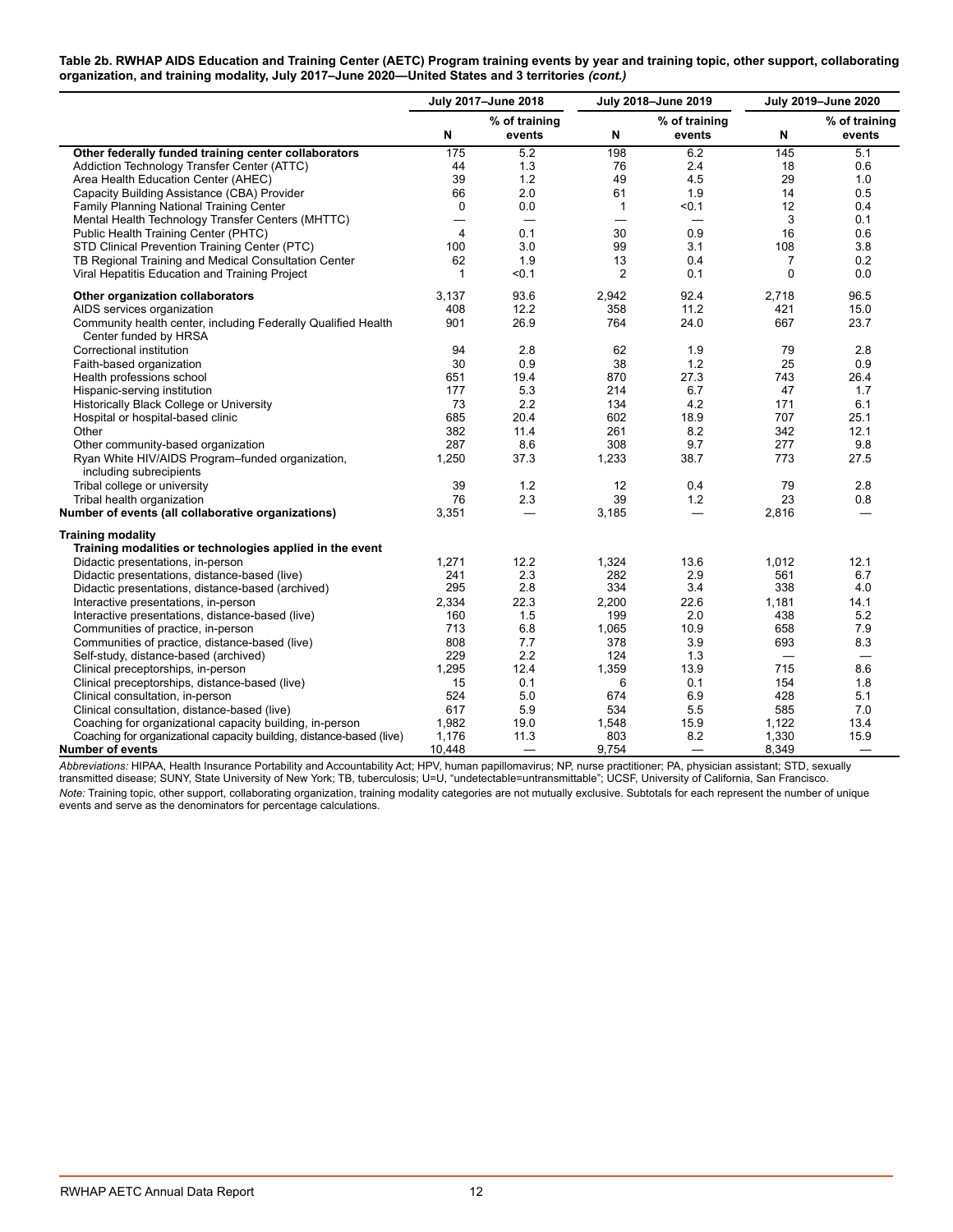#### <span id="page-15-0"></span>**Table 3. RWHAP AIDS Education and Training Center (AETC) Program participants by year and selected characteristics, September 2015–June 2020—United States and 3 territories**

|                                                                                           | September 2015-<br><b>June 2016</b> |                          |                          | <b>July 2016-</b><br><b>June 2017</b> |                                     | <b>July 2017-</b><br><b>June 2018</b> | <b>July 2018-</b><br><b>June 2019</b> |                               | July 2019–<br><b>June 2020</b>    |                                         |
|-------------------------------------------------------------------------------------------|-------------------------------------|--------------------------|--------------------------|---------------------------------------|-------------------------------------|---------------------------------------|---------------------------------------|-------------------------------|-----------------------------------|-----------------------------------------|
|                                                                                           | N                                   | %                        | N                        | %                                     | N                                   | %                                     | N                                     | %                             | N                                 | %                                       |
| Race/ethnicity                                                                            |                                     |                          |                          |                                       |                                     |                                       |                                       |                               |                                   |                                         |
| American Indian/Alaska Native                                                             | 969                                 | 2.0                      |                          |                                       | 858                                 | 1.7                                   | 785                                   | 1.5                           | 348                               | 0.7                                     |
| Asian                                                                                     | 3,624                               | 7.5                      |                          | —                                     | 3,581                               | 7.1                                   | 3,737                                 | 7.3                           | 3,516                             | 7.2                                     |
| Black/African American                                                                    | 10,132                              | 20.8                     |                          | —<br>—                                | 10,001                              | 19.8                                  | 10,663                                | 20.9                          | 10,717                            | 22.0                                    |
| Hispanic/Latino <sup>a</sup>                                                              | 6,848                               | 14.1                     |                          | —                                     | 8,663                               | 17.1                                  | 8,818                                 | 17.3                          | 8,726                             | 17.9                                    |
| Native Hawaiian/Pacific Islander                                                          | 145                                 | 0.3                      |                          | —                                     | 171                                 | 0.3                                   | 153                                   | 0.3                           | 261                               | 0.5                                     |
| White                                                                                     | 25,800                              | 53.1                     |                          | $\qquad \qquad -$                     | 25,708                              | 50.8                                  | 25,271<br>1,652                       | 49.5                          | 23,505                            | 48.2                                    |
| Multiple races<br><b>Subtotal</b>                                                         | 1,076<br>48,595                     | 2.2<br>100.0             |                          | —                                     | 1,616<br>50,598                     | 3.2<br>100.0                          | 51,079                                | 3.2<br>100.0                  | 1,679<br>48,752                   | 3.4<br>100.0                            |
| Gender                                                                                    |                                     |                          |                          |                                       |                                     |                                       |                                       |                               |                                   |                                         |
| Male                                                                                      | 12,616                              | 25.7                     |                          |                                       | 12,251                              | 24.6                                  | 11,961                                | 23.9                          | 12,012                            | 24.7                                    |
| Female                                                                                    | 36,172                              | 73.8                     |                          |                                       | 37,299                              | 74.8                                  | 37,655                                | 75.4                          | 35,923                            | 73.7                                    |
| Transgender                                                                               | 251                                 | 0.5                      |                          | —                                     | 322                                 | 0.6                                   | 335                                   | 0.7                           | $\overline{\phantom{m}}$          |                                         |
| Transgender male                                                                          |                                     | $\overline{\phantom{0}}$ |                          |                                       | $\overline{\phantom{0}}$            | $\overline{\phantom{0}}$              | $\overline{\phantom{0}}$              |                               | 129                               | 0.3                                     |
| Transgender female                                                                        |                                     |                          |                          |                                       |                                     | —                                     |                                       | —                             | 187                               | 0.4                                     |
| Other gender identity                                                                     |                                     |                          |                          |                                       |                                     | —                                     |                                       |                               | 476                               | 1.0                                     |
| <b>Subtotal</b>                                                                           | 49,039                              | 100.0                    |                          | and the                               | 49,872                              | 100.0                                 | 49,951                                | 100.0                         | 48,727                            | 100.0                                   |
| <b>Professional discipline</b>                                                            |                                     |                          |                          |                                       |                                     |                                       |                                       |                               |                                   |                                         |
| Advanced practice nurse                                                                   | 3,112                               | 6.2                      |                          |                                       |                                     |                                       |                                       |                               |                                   |                                         |
| Clergy/faith-based professional                                                           | 103                                 | 0.2                      |                          | —                                     | 105                                 | 0.2                                   | 127                                   | 0.2                           | 100                               | 0.2                                     |
| Community health worker                                                                   | 1,672                               | 3.3                      |                          |                                       | 2,896                               | 5.5                                   | 3,420                                 | 6.4                           | 3,287                             | 6.4                                     |
| Dentist                                                                                   | 1,326                               | 2.7                      |                          | —                                     | 1,601                               | 3.0                                   | 1,983                                 | 3.7                           | 1,843                             | 3.6                                     |
| Dietitian/nutritionist                                                                    | 199                                 | 0.4                      |                          | and the                               | 170                                 | 0.3                                   | 183                                   | 0.3                           | 184                               | 0.4                                     |
| Health educator                                                                           | 1,967                               | 3.9                      |                          | $\overline{\phantom{0}}$              | $\overline{\phantom{0}}$            | $\qquad \qquad \longleftarrow$        | $\overline{\phantom{0}}$              | $\overline{\phantom{m}}$      | $\overline{\phantom{0}}$          | $\overline{\phantom{m}}$                |
| Mental/behavioral health professional                                                     | 1,448                               | 2.9                      |                          |                                       | 1,809                               | 3.4                                   | 1,912                                 | 3.6                           | 1,869                             | 3.7                                     |
| Midwife                                                                                   |                                     |                          |                          | —                                     | 152                                 | 0.3                                   | 90                                    | 0.2                           | 104                               | 0.2                                     |
| Nurse                                                                                     | 10,874                              | 21.8                     |                          | —<br>—                                | —                                   | $\qquad \qquad \longleftarrow$        | -                                     | $\overline{\phantom{0}}$      |                                   | $\qquad \qquad -$                       |
| Nurse/advanced practice nurse (non-prescriber)                                            |                                     | $\overline{\phantom{0}}$ |                          | —                                     | 9,335                               | 17.6                                  | 8,813                                 | 16.5                          |                                   | -                                       |
| Nurse practitioner                                                                        |                                     |                          | $\overline{\phantom{0}}$ | $\qquad \qquad -$                     | 3,142                               | 5.9                                   | 3,059                                 | 5.7                           | $\overline{\phantom{m}}$<br>3,190 | $\overbrace{\phantom{12322111}}$<br>6.3 |
| Nurse practitioner/nurse professional (prescriber)<br>Nurse professional (non-prescriber) |                                     | —                        |                          | —                                     | $\qquad \qquad \longleftarrow$<br>- | $\qquad \qquad \longleftarrow$        | $\overline{\phantom{0}}$              | $\overbrace{\phantom{aaaaa}}$ | 7,743                             | 15.2                                    |
| Other allied health professional                                                          |                                     |                          |                          | —                                     | 3,156                               | -<br>5.9                              | 3,214                                 | 6.0                           | 1,971                             | 3.9                                     |
| Other dental professional                                                                 | 1,475                               | 3.0                      |                          | —                                     | 1,481                               | 2.8                                   | 1,171                                 | 2.2                           | 1,180                             | 2.3                                     |
| Other non-clinical professional                                                           | 6,543                               | 13.1                     |                          | $\overline{\phantom{0}}$              | 4,295                               | 8.1                                   | 4,383                                 | 8.2                           | 4,327                             | 8.5                                     |
| Other public health professional                                                          | 3,257                               | 6.5                      |                          | —                                     | 4,379                               | 8.2                                   | 5,101                                 | 9.5                           | 5,858                             | 11.5                                    |
| Pharmacist                                                                                | 3,616                               | 7.2                      |                          |                                       | 3,290                               | 6.2                                   | 3,279                                 | 6.1                           | 3,112                             | 6.1                                     |
| Physician                                                                                 | 7,682                               | 15.4                     |                          | —                                     | 7,861                               | 14.8                                  | 7,416                                 | 13.9                          | 6,779                             | 13.3                                    |
| Physician assistant                                                                       | 1,462                               | 2.9                      |                          | $\overline{\phantom{0}}$              | 1,322                               | 2.5                                   | 1,525                                 | 2.9                           | 1,311                             | 2.6                                     |
| Practice administrator or leader                                                          |                                     | $\overline{\phantom{m}}$ |                          | $\overline{\phantom{0}}$              | 878                                 | 1.7                                   | 798                                   | 1.5                           | 756                               | 1.5                                     |
| Social worker                                                                             | 4,459                               | 8.9                      |                          | $\overline{\phantom{0}}$              | 6,514                               | 12.3                                  | 7,107                                 | 13.3                          | 7,011                             | 13.7                                    |
| Substance abuse professional                                                              | 739                                 | 1.5                      |                          | —                                     | 957                                 | 1.8                                   | 1,051                                 | 2.0                           | 918                               | 1.8                                     |
| Subtotal                                                                                  | 49,932                              | 100.0                    |                          |                                       | 53,117                              | 100.0                                 | 53,420                                | 100.0                         | 50,996                            | 100.0                                   |
| Role in their organization                                                                |                                     |                          |                          |                                       |                                     |                                       |                                       |                               |                                   |                                         |
| Administrator                                                                             | 4,212                               | 8.5                      |                          |                                       | 4,537                               | 8.7                                   | 4,366                                 | 8.2                           | 4,599                             | 9.9                                     |
| Agency board member                                                                       | 96                                  | 0.2                      |                          |                                       | 85                                  | 0.2                                   | 105                                   | 0.2                           | 76                                | 0.2                                     |
| Care provider/clinician                                                                   | 16,977                              | 34.3                     |                          |                                       |                                     |                                       |                                       |                               |                                   |                                         |
| Care provider/clinician-can or does prescribe<br><b>HIV</b> treatment                     |                                     |                          |                          |                                       | 6,349                               | 12.1                                  | 6,082                                 | 11.4                          | 4,977                             | 10.7                                    |
| Care provider/clinician-cannot or does not prescribe                                      |                                     |                          |                          |                                       | 10,185                              | 19.4                                  | 9,802                                 | 18.4                          | 7,650                             | 16.4                                    |
| HIV treatment<br>Case manager                                                             | 6,395                               | 12.9                     |                          |                                       | 6,136                               |                                       | 6,795                                 |                               | 6,038                             | 12.9                                    |
| Client/patient educator                                                                   | 2,853                               | 5.8                      |                          |                                       |                                     | 11.7<br>$\qquad \qquad -$             |                                       | 12.8                          |                                   |                                         |
| Client/patient educator (includes navigator)                                              |                                     |                          |                          | —                                     | 2,154                               | 4.1                                   | 2,567                                 | 4.8                           | 2,248                             | 4.8                                     |
| Clinical/medical assistant                                                                | 2,296                               | 4.6                      |                          | —                                     | 2,030                               | 3.9                                   | 1,977                                 | 3.7                           | 1,510                             | 3.2                                     |
| Health care organization non-clinical staff                                               |                                     |                          |                          | —                                     | 1,150                               | 2.2                                   | 1,339                                 | 2.5                           | 1,303                             | 2.8                                     |
| <b>HIV</b> tester                                                                         | —                                   |                          |                          |                                       | 1,466                               | 2.8                                   | 1,836                                 | 3.4                           | 1,491                             | 3.2                                     |
| Intern/resident                                                                           | 1,970                               | 4.0                      |                          | —                                     | 1,596                               | 3.0                                   | 1,952                                 | 3.7                           | 1,746                             | 3.7                                     |
| Other                                                                                     | 7,423                               | 15.0                     |                          | $\qquad \qquad -$                     | 8,921                               | 17.0                                  | 8,423                                 | 15.8                          | 6,986                             | 15.0                                    |
| Researcher/evaluator                                                                      | 1,218                               | 2.5                      |                          | $\overline{\phantom{0}}$              | 1,099                               | 2.1                                   | 1,370                                 | 2.6                           | 1,530                             | 3.3                                     |
| Student/graduate student                                                                  | 4,488                               | 9.1                      |                          | $\qquad \qquad \longleftarrow$        | 5,559                               | 10.6                                  | 7,122                                 | 13.4                          | 5,617                             | 12.0                                    |
| Teacher/faculty                                                                           | 1,564                               | 3.2                      |                          | —                                     | 1,593                               | 3.0                                   | 1,650                                 | 3.1                           | 1,474                             | 3.2                                     |
| Subtotal                                                                                  | 49,490                              | 100.0                    |                          |                                       | 52,433                              | 100.0                                 | 53,271                                | 100.0                         | 46,627                            | 100.0                                   |

*Notes:* Participant data unavailable for July 2016–June 2017.

Participants reporting for September 2015–June 2016 selected only one profession/discipline and one primary functional role; percentages for these years are rounded and may not sum to 100.0% as displayed.

Participants reporting for July 2017–June 2018, July 2018–June 2019, and July 2019–June 2020 selected all professions/disciplines and primary functional roles that apply. Data for these years are not mutually exclusive; numbers may not sum to the subtotal, and percentages may not sum to 100.0%.

a Hispanics/Latinos can be of any race.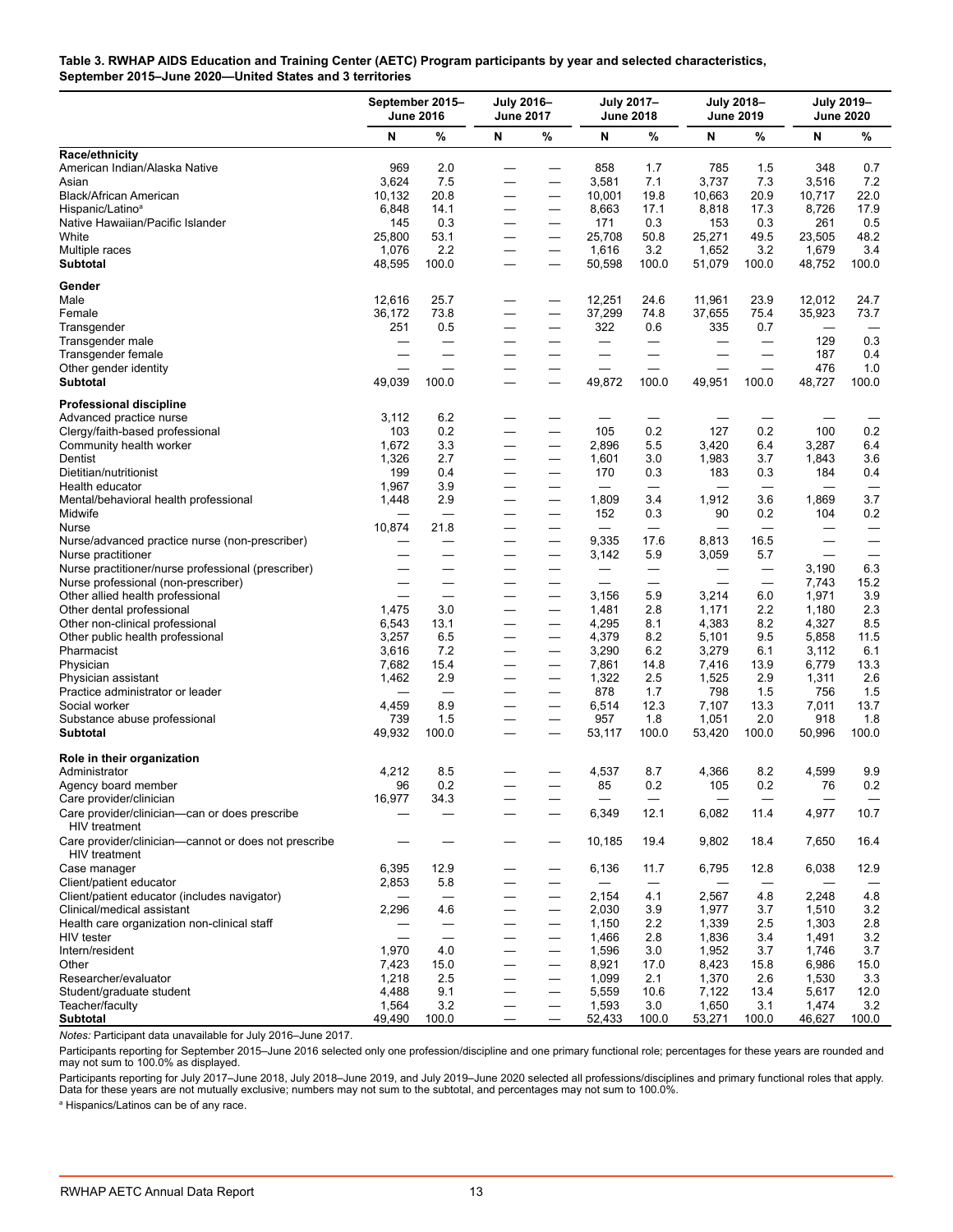$\vec{4}$ 

#### **Table 4. RWHAP AIDS Education and Training Center (AETC) Program participants by race/ethnicity and profession/discipline, July 2019–June 2020—United States and 3 territories**

|                                                       | American Indian/ | Alaska Native | Asian |      | Black/<br>African American |      | Hispanic/Latino <sup>a</sup> |      | Native Hawaiian/<br><b>Pacific Islander</b> |      | White  |      | <b>Multiple races</b> |      |
|-------------------------------------------------------|------------------|---------------|-------|------|----------------------------|------|------------------------------|------|---------------------------------------------|------|--------|------|-----------------------|------|
|                                                       | N                | %             | N     | %    | N                          | %    | N                            | %    | N                                           | %    | N      | %    | N                     | %    |
| Profession/discipline                                 |                  |               |       |      |                            |      |                              |      |                                             |      |        |      |                       |      |
| Clergy/faith-based professional                       | 0                | 0.0           | 2     | 0.1  | 48                         | 0.5  | 11                           | 0.1  |                                             | 0.4  | 31     | 0.1  | 3                     | 0.2  |
| Community health worker                               | 44               | 13.1          | 60    | 1.8  | 1.179                      | 11.4 | 789                          | 9.5  | 18                                          | 6.9  | 743    | 3.3  | 171                   | 10.6 |
| Dentist                                               |                  | 1.5           | 299   | 9.1  | 125                        | 1.2  | 399                          | 4.8  |                                             | 1.5  | 818    | 3.6  | 57                    | 3.5  |
| Dietitian/nutritionist                                |                  | 0.3           | 6     | 0.2  | 26                         | 0.3  | 22                           | 0.3  | 0                                           | 0.0  | 112    | 0.5  |                       | 0.2  |
| Mental/behavioral health professional                 |                  | 2.4           | 58    | 1.8  | 430                        | 4.2  | 374                          | 4.5  |                                             | 1.9  | 825    | 3.7  | 71                    | 4.4  |
| Midwife                                               |                  | 0.0           |       | 0.1  | 9                          | 0.1  | 3                            | 0.0  |                                             | 0.4  | 84     | 0.4  | 3                     | 0.2  |
| Nurse practitioner/nurse professional<br>(prescriber) | 13               | 3.9           | 167   | 5.1  | 584                        | 5.7  | 253                          | 3.0  | 11                                          | 4.2  | 1,870  | 8.3  | 54                    | 3.3  |
| Nurse professional (non-prescriber)                   | 59               | 17.6          | 331   | 10.1 | 1,256                      | 12.2 | 866                          | 10.4 | 56                                          | 21.6 | 4,127  | 18.3 | 189                   | 11.7 |
| Other allied health professional                      | 14               | 4.2           | 78    | 2.4  | 352                        | 3.4  | 532                          | 6.4  | 10                                          | 3.9  | 631    | 2.8  | 50                    | 3.1  |
| Other dental professional                             |                  | 3.3           | 80    | 2.4  | 129                        | 1.3  | 217                          | 2.6  | $\overline{2}$                              | 0.8  | 663    | 2.9  | 36                    | 2.2  |
| Other non-clinical professional                       | 27               | 8.1           | 188   | 5.7  | 1,036                      | 10.0 | 821                          | 9.8  | 22                                          | 8.5  | 1,781  | 7.9  | 169                   | 10.4 |
| Other public health professional                      | 51               | 15.2          | 247   | 7.5  | 1,650                      | 16.0 | 956                          | 11.5 | 45                                          | 17.4 | 2,232  | 9.9  | 234                   | 14.5 |
| Pharmacist                                            | 12               | 3.6           | 471   | 14.3 | 313                        | 3.0  | 559                          | 6.7  | 4                                           | 1.5  | 1.401  | 6.2  | 78                    | 4.8  |
| Physician                                             | 13               | 3.9           | 1,089 | 33.1 | 680                        | 6.6  | 834                          | 10.0 | 24                                          | 9.3  | 3.143  | 14.0 | 176                   | 10.9 |
| Physician assistant                                   | 16               | 4.8           | 92    | 2.8  | 85                         | 0.8  | 123                          | 1.5  |                                             | 2.7  | 852    | 3.8  | 36                    | 2.2  |
| Practice administrator or leader                      |                  | 3.3           | 13    | 0.4  | 165                        | 1.6  | 110                          | 1.3  | 10                                          | 3.9  | 360    | 1.6  | 30                    | 1.9  |
| Social worker/case manager                            | 43               | 12.8          | 106   | 3.2  | 2,100                      | 20.4 | 1,451                        | 17.4 | 34                                          | 13.1 | 2,660  | 11.8 | 287                   | 17.7 |
| Substance abuse professional                          | 10               | 3.0           | 13    | 0.4  | 282                        | 2.7  | 140                          | 1.7  | 6                                           | 2.3  | 401    | 1.8  | 30                    | 1.9  |
| Total                                                 | 335              | -             | 3.291 |      | 10,312                     |      | 8,341                        |      | 259                                         |      | 22,523 |      | 1,618                 |      |

<span id="page-16-0"></span>*Notes:* Data shown for each profession/discipline are not mutually exclusive; participants may have reported multiple professions/disciplines.

Subtotals represent the number of unique participants within each race/ethnicity that reported at least one profession/discipline.

a Hispanics/Latinos can be of any race.

#### **Table 5. RWHAP AIDS Education and Training Center (AETC) Program participants by gender and profession/discipline, July 2019–June 2020—United States and 3 territories**

|                                                    | <b>Male</b> |      |        | Female |     | <b>Transgender male</b> |     | <b>Transgender female</b> | Other gender identity |      |  |
|----------------------------------------------------|-------------|------|--------|--------|-----|-------------------------|-----|---------------------------|-----------------------|------|--|
|                                                    | N           | %    | N      | %      | N   | %                       | N   | ℅                         | N                     | %    |  |
| Profession/discipline                              |             |      |        |        |     |                         |     |                           |                       |      |  |
| Clergy/faith-based professional                    | 44          | 0.4  | 46     | 0.1    |     | 1.6                     |     | 0.0                       |                       | 0.2  |  |
| Community health worker                            | 1.114       | 9.6  | 1,834  | 5.3    | 34  | 27.0                    | 78  | 42.4                      | 96                    | 20.7 |  |
| Dentist                                            | 835         | 7.2  | 912    | 2.6    |     | 0.0                     |     | 0.5                       |                       | 0.4  |  |
| Dietitian/nutritionist                             |             | 0.1  | 169    | 0.5    |     | 0.0                     |     | 0.0                       |                       | 0.0  |  |
| Mental/behavioral health professional              | 354         | 3.1  | 1,415  | 4.1    |     | 4.8                     |     | 0.5                       | 28                    | 6.0  |  |
| Midwife                                            |             | 0.0  | 98     | 0.3    |     | 0.0                     |     | 0.0                       |                       | 0.4  |  |
| Nurse practitioner/nurse professional (prescriber) | 331         | 2.9  | 2,643  | 7.6    |     | 2.4                     |     | 1.1                       | 20                    | 4.3  |  |
| Nurse professional (non-prescriber)                | 594         | 5.1  | 6,375  | 18.3   | 10  | 7.9                     |     | 2.7                       | 14                    | 3.0  |  |
| Other allied health professional                   | 313         | 2.7  | 1,344  | 3.8    |     | 0.8                     |     | 1.6                       | 13                    | 2.8  |  |
| Other dental professional                          | 105         | 0.9  | 1,044  | 3.0    |     | 0.0                     |     | 0.0                       |                       | 0.4  |  |
| Other non-clinical professional                    | 1,059       | 9.1  | 2,966  | 8.5    | 10  | 7.9                     | 24  | 13.0                      | 43                    | 9.3  |  |
| Other public health professional                   | .302        | 11.2 | 3,973  | 11.4   | 18  | 14.3                    | 28  | 15.2                      | 70                    | 15.1 |  |
| Pharmacist                                         | 913         | 7.9  | 1,926  | 5.5    |     | 1.6                     |     | 1.1                       |                       | 0.9  |  |
| Physician                                          | 2,743       | 23.6 | 3,213  | 9.2    |     | 2.4                     |     | 3.8                       | 33                    | 7.1  |  |
| Physician assistant                                | 296         | 2.6  | 938    | 2.7    |     | 2.4                     |     | 1.1                       |                       | 1.1  |  |
| Practice administrator or leader                   | 196         | 1.7  | 505    | 1.4    |     | 3.2                     |     | 1.1                       | 8                     | 1.7  |  |
| Social worker/case manager                         | 1,276       | 11.0 | 5,276  | 15.1   | 33  | 26.2                    | 35  | 19.0                      | 125                   | 27.0 |  |
| Substance abuse professional                       | 265         | 2.3  | 613    | 1.8    |     | 0.8                     |     | 1.1                       |                       | 1.3  |  |
| <b>Total</b>                                       | 11,599      |      | 34,919 |        | 126 |                         | 184 |                           | 463                   |      |  |

<span id="page-16-1"></span>*Notes:* Data shown for each profession/discipline are not mutually exclusive; participants may have reported multiple professions/disciplines.

Subtotals represent the number of unique participants within each gender that reported at least one profession/discipline.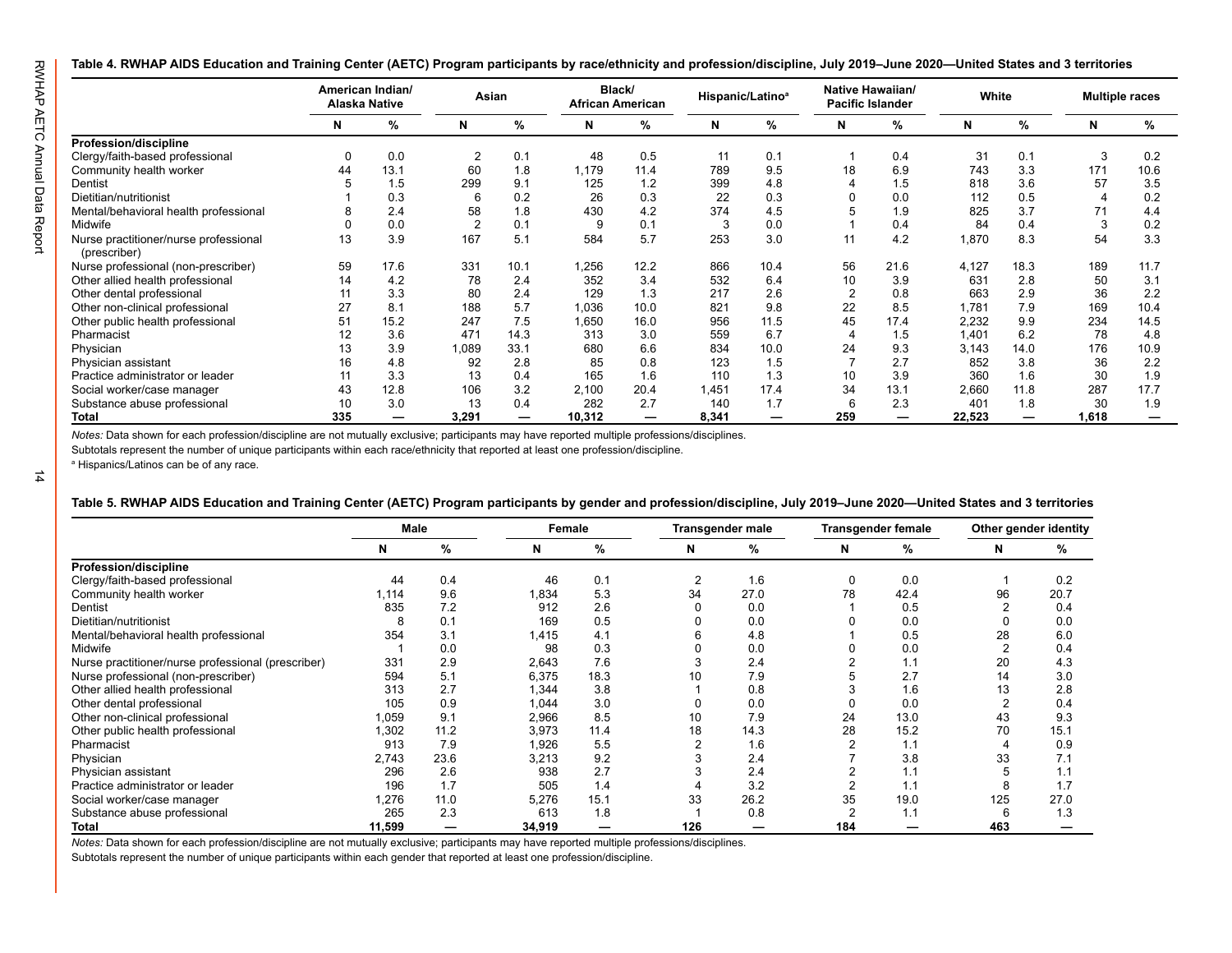#### <span id="page-17-0"></span>**Table 6. RWHAP AIDS Education and Training Center (AETC) Program participants by year and selected service delivery characteristics, September 2015–June 2020—United States and 3 territories**

|                                                                    | September 2015-<br><b>June 2016</b> |              | <b>July 2016-</b><br><b>June 2017</b>                |                                  | July 2017-<br><b>June 2018</b>                      |               | July 2018-<br><b>June 2019</b> |                               | July 2019-<br><b>June 2020</b>                             |                        |
|--------------------------------------------------------------------|-------------------------------------|--------------|------------------------------------------------------|----------------------------------|-----------------------------------------------------|---------------|--------------------------------|-------------------------------|------------------------------------------------------------|------------------------|
|                                                                    | N                                   | %            | N                                                    | %                                | N                                                   | %             | N                              | %                             | N                                                          | %                      |
| All clients served                                                 |                                     |              |                                                      |                                  |                                                     |               |                                |                               |                                                            |                        |
| Provides direct service to clients<br>Yes                          | 36,820                              |              |                                                      |                                  |                                                     |               | 36,343                         | 70.6                          | 33,163                                                     |                        |
| No                                                                 | 12,432                              | 74.8<br>25.2 | —                                                    |                                  | 37,299<br>12,906                                    | 74.3<br>25.7  | 15,126                         | 29.4                          | 10,714                                                     | 75.6<br>24.4           |
| <b>Subtotal</b>                                                    | 49,252                              | 100.0        | $\overline{\phantom{0}}$                             | $\overline{\phantom{0}}$         | 50,205                                              | 100.0         | 51,469                         | 100.0                         | 43,877                                                     | 100.0                  |
| Provides HIV prevention counseling and testing services            |                                     |              |                                                      |                                  |                                                     |               |                                |                               |                                                            |                        |
| Yes                                                                |                                     |              |                                                      |                                  | 22,260                                              | 56.9          | 22,015                         | 54.6                          | 20,405                                                     | 52.7                   |
| No                                                                 |                                     |              |                                                      | —                                | 16,862                                              | 43.1          | 18,305                         | 45.4                          | 18,298                                                     | 47.3                   |
| <b>Subtotal</b>                                                    | $\overline{\phantom{0}}$            | —            | $\overline{\phantom{0}}$                             |                                  | 39,122                                              | 100.0         | 40,320                         | 100.0                         | 38,703                                                     | 100.0                  |
| Prescribes pre-exposure prophylaxis (PrEP)                         |                                     |              |                                                      |                                  |                                                     |               |                                |                               |                                                            |                        |
| Yes                                                                |                                     |              |                                                      |                                  | 7,834                                               | 20.5          | 8,172                          | 20.7                          | 7,792                                                      | 19.9                   |
| No<br><b>Subtotal</b>                                              |                                     |              |                                                      |                                  | 30,386<br>38,220                                    | 79.5<br>100.0 | 31,380<br>39,552               | 79.3<br>100.0                 | 31,452<br>39,244                                           | 80.1<br>100.0          |
|                                                                    |                                     |              |                                                      |                                  |                                                     |               |                                |                               |                                                            |                        |
| Prescribes antiretroviral therapy (ART)<br>Yes                     |                                     |              |                                                      |                                  |                                                     |               |                                |                               | 6,250                                                      | 16.7                   |
| No                                                                 |                                     | —            | $\overline{\phantom{0}}$                             | $\overline{\phantom{0}}$         |                                                     | —             |                                | —                             | 31,216                                                     | 83.3                   |
| <b>Subtotal</b>                                                    |                                     |              |                                                      |                                  |                                                     |               | $\overline{\phantom{0}}$       |                               | 37,466                                                     | 100.0                  |
| Percentage of all clients who are racial/ethnic minorities         |                                     |              |                                                      |                                  |                                                     |               |                                |                               |                                                            |                        |
| None per year                                                      | 448                                 | 1.3          |                                                      |                                  |                                                     |               |                                |                               |                                                            |                        |
| $1-24%$ per year                                                   | 5,701                               | 16.1         |                                                      |                                  |                                                     |               |                                | —                             |                                                            |                        |
| 25-49% per year<br>50-74% per year                                 | 7,785<br>10,193                     | 21.9<br>28.7 | —<br>—                                               | $\overline{\phantom{m}}$<br>—    | $\qquad \qquad \longleftarrow$<br>$\qquad \qquad -$ | —<br><u>—</u> |                                | —<br>—                        | $\overline{\phantom{0}}$<br>$\qquad \qquad \longleftarrow$ | —<br>$\qquad \qquad -$ |
| ≥75% per year                                                      | 11,361                              | 32.0         | $\overline{\phantom{0}}$                             | $\overbrace{\phantom{12322111}}$ | $\qquad \qquad \longleftarrow$                      | —             |                                | —                             | $\overline{\phantom{m}}$                                   | $\qquad \qquad -$      |
| <b>Subtotal</b>                                                    | 35,488                              | 100.0        |                                                      |                                  |                                                     |               |                                |                               |                                                            | -                      |
| Clients with HIV<br>Provides direct service to people with HIV     |                                     |              |                                                      |                                  |                                                     |               |                                |                               |                                                            |                        |
| Yes                                                                | 26,858                              | 72.2         |                                                      |                                  | 23,232                                              | 60.1          | 23,037                         | 58.2                          | 22,205                                                     | 68.5                   |
| No                                                                 | 10,353                              | 27.8         |                                                      | $\qquad \qquad \longleftarrow$   | 15,421                                              | 39.9          | 16,568                         | 41.8                          | 10,188                                                     | 31.5                   |
| Subtotal                                                           | 37,211                              | 100.0        |                                                      |                                  | 38,653                                              | 100.0         | 39,605                         | 100.0                         | 32,393                                                     | 100.0                  |
| Number of years providing direct services to people<br>with HIV    |                                     |              |                                                      |                                  |                                                     |               |                                |                               |                                                            |                        |
| ≤1                                                                 | 4,740                               | 18.2         |                                                      |                                  | 4,256                                               | 19.9          | 5,061                          | 23.5                          | 4,631                                                      | 21.8                   |
| $2 - 4$<br>$5 - 9$                                                 | 5,953<br>4,873                      | 22.8<br>18.7 |                                                      | —                                | 4,945<br>3,906                                      | 23.2<br>18.3  | 5,120<br>3,741                 | 23.8<br>17.4                  | 5,050<br>3,825                                             | 23.7<br>18.0           |
| $10 - 19$                                                          | 5,998                               | 23.0         | —                                                    | —                                | 4,644                                               | 21.7          | 4,298                          | 20.0                          | 4,324                                                      | 20.3                   |
| $\geq 20$                                                          | 4,535                               | 17.4         | $\overline{\phantom{0}}$                             | —                                | 3,604                                               | 16.9          | 3,293                          | 15.3                          | 3,442                                                      | 16.2                   |
| <b>Subtotal</b>                                                    | 26,099                              | 100.0        | $\overline{\phantom{0}}$                             | $\overline{\phantom{m}}$         | 21,355                                              | 100.0         | 21,513                         | 100.0                         | 21,272                                                     | 100.0                  |
| Estimated number of clients with HIV per month                     |                                     |              |                                                      |                                  |                                                     |               |                                |                               |                                                            |                        |
| None per month                                                     | 1,114                               | 4.3          |                                                      |                                  |                                                     |               |                                |                               |                                                            |                        |
| 1-9 per month<br>10-19 per month                                   | 10,514<br>3,931                     | 40.2<br>15.0 |                                                      | —                                | $\qquad \qquad -$                                   | —             |                                | —                             | $\overline{\phantom{0}}$                                   | —                      |
| 20-49 per month                                                    | 5,264                               | 20.1         |                                                      |                                  | —                                                   | —             |                                |                               | —                                                          |                        |
| ≥50 per month                                                      | 5,353                               | 20.5         |                                                      |                                  |                                                     |               |                                |                               |                                                            | --                     |
| <b>Subtotal</b>                                                    | 26,177                              | 100.0        |                                                      |                                  |                                                     |               |                                |                               |                                                            |                        |
| Estimated number of clients with HIV per year                      |                                     |              |                                                      |                                  |                                                     |               |                                |                               |                                                            |                        |
| None per year                                                      |                                     |              | —                                                    | —                                | 600                                                 | 3.1           | 1,240                          | 6.2                           | 1,617                                                      | 8.0                    |
| 1–9 per year<br>10-19 per year                                     |                                     | —            | -<br>$\overline{\phantom{m}}$                        | —<br>$\overline{\phantom{m}}$    | 4,772<br>2,337                                      | 24.4<br>12.0  | 4,573<br>2,172                 | 22.8<br>10.8                  | 4,400<br>2,363                                             | 21.7<br>11.7           |
| 20-49 per year                                                     | $\overline{\phantom{0}}$            |              |                                                      |                                  | 3,306                                               | 16.9          | 3,326                          | 16.6                          | 3,142                                                      | 15.5                   |
| ≥50 per year                                                       | $\overline{\phantom{0}}$            | —            | $\qquad \qquad -$                                    | $\overline{\phantom{m}}$         | 8,530                                               | 43.6          | 8,753                          | 43.6                          | 8,724                                                      | 43.1                   |
| <b>Subtotal</b>                                                    |                                     | —            | $\overline{\phantom{0}}$                             |                                  | 19,545                                              | 100.0         | 20,064                         | 100.0                         | 20,246                                                     | 100.0                  |
| Percentage of clients with HIV who are racial/ethnic<br>minorities |                                     |              |                                                      |                                  |                                                     |               |                                |                               |                                                            |                        |
| None per year                                                      | 686                                 | 2.8          |                                                      |                                  | 1,318                                               | 6.2           | 1,635                          | 7.7                           | 1,599                                                      | 7.8                    |
| $1-24%$ per year                                                   | 5,664                               | 22.8         | $\qquad \qquad \longleftarrow$                       | $\overline{\phantom{m}}$         | 4,991                                               | 23.4          | 4,578                          | 21.4                          | 4,778                                                      | 23.3                   |
| 25-49% per year<br>50-74% per year                                 | 4,607<br>6,516                      | 18.5<br>26.2 | $\overline{\phantom{0}}$<br>$\overline{\phantom{0}}$ | —                                | 3,750<br>5,357                                      | 17.6<br>25.1  | 3,651<br>5,580                 | 17.1<br>26.1                  | 3,418<br>5,144                                             | 16.7<br>25.1           |
| ≥75% per year                                                      | 7,410                               | 29.8         | —                                                    | —                                | 5,894                                               | 27.7          | 5,920                          | 27.7                          | 5,557                                                      | 27.1                   |
| Subtotal                                                           | 24,882                              | 100.0        | $\overline{\phantom{0}}$                             |                                  | 21,310                                              | 100.0         | 21,364                         | 100.0                         | 20,496                                                     | 100.0                  |
| Percentage of clients with HIV who are women                       |                                     |              |                                                      |                                  |                                                     |               |                                |                               |                                                            |                        |
| None per year                                                      | 3,084                               | 12.5         |                                                      |                                  |                                                     |               |                                |                               |                                                            |                        |
| $1-24%$ per year                                                   | 9,931                               | 40.2         | $\overline{\phantom{0}}$                             | $\overline{\phantom{0}}$         |                                                     |               | $\overline{\phantom{0}}$       | —<br>$\overline{\phantom{0}}$ | $\qquad \qquad \longleftarrow$<br>$\overline{\phantom{0}}$ |                        |
| 25-49% per year<br>50-74 per year                                  | 7,800<br>2,966                      | 31.5<br>12.0 |                                                      | $\overline{\phantom{0}}$         | $\qquad \qquad -$                                   |               | $\overline{\phantom{0}}$       | $\overline{\phantom{0}}$      |                                                            | —                      |
| ≥75% per year                                                      | 954                                 | 3.9          | —                                                    | —                                | $\qquad \qquad -$                                   | —             | —                              | —                             | $\overline{\phantom{0}}$                                   | —                      |
| <b>Subtotal</b>                                                    | 24,735                              | 100.0        |                                                      |                                  |                                                     |               |                                |                               |                                                            | —                      |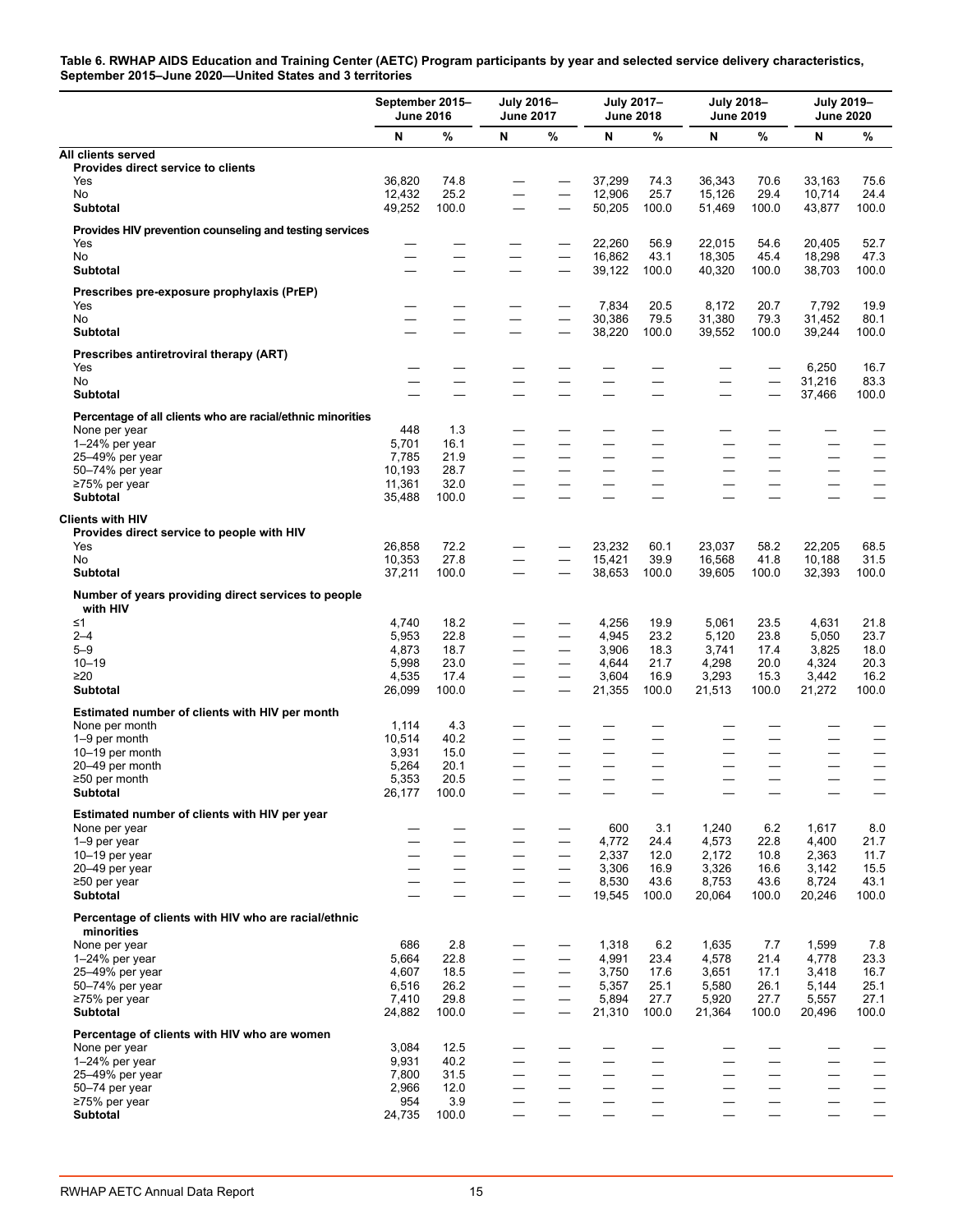**Table 6. RWHAP AIDS Education and Training Center (AETC) Program participants by year and selected service delivery characteristics, September 2015–June 2020—United States and 3 territories** *(cont.)*

|                                                                          | September 2015-<br><b>June 2016</b> |       | July 2016-<br><b>June 2017</b> |   | July 2017-<br><b>June 2018</b> |       | July 2018-<br><b>June 2019</b> |       | <b>July 2019-</b><br><b>June 2020</b> |       |
|--------------------------------------------------------------------------|-------------------------------------|-------|--------------------------------|---|--------------------------------|-------|--------------------------------|-------|---------------------------------------|-------|
|                                                                          | N                                   | %     | N                              | % | N                              | $\%$  | N                              | $\%$  | N                                     | $\%$  |
| Percentage of clients with HIV who are receiving                         |                                     |       |                                |   |                                |       |                                |       |                                       |       |
| antiretroviral therapy                                                   |                                     |       |                                |   |                                |       |                                |       |                                       |       |
| None per year                                                            | 634                                 | 2.6   |                                |   | 1,165                          | 5.5   | 1,550                          | 7.3   | 1,924                                 | 9.5   |
| $1-24\%$ per year                                                        | 4.011                               | 16.3  |                                |   | 3,330                          | 15.8  | 3.024                          | 14.3  | 3.272                                 | 16.1  |
| 25-49% per year                                                          | 2,363                               | 9.6   |                                |   | 1,520                          | 7.2   | 1,432                          | 6.8   | 1,408                                 | 6.9   |
| 50-74% per year                                                          | 4,908                               | 20.0  |                                |   | 2,992                          | 14.2  | 2,834                          | 13.4  | 2,637                                 | 13.0  |
| $\geq$ 75% per year                                                      | 12.669                              | 51.5  |                                |   | 12,080                         | 57.3  | 12,359                         | 58.3  | 11.111                                | 54.6  |
| <b>Subtotal</b>                                                          | 24,584                              | 100.0 |                                |   | 21,087                         | 100.0 | 21,199                         | 100.0 | 20,352                                | 100.0 |
| Percentage of clients with HIV who have hepatitis C<br>co-infection      |                                     |       |                                |   |                                |       |                                |       |                                       |       |
| None per year                                                            | 2,755                               | 11.4  |                                |   |                                |       |                                |       |                                       |       |
| 1-24% per year                                                           | 13,280                              | 55.0  |                                |   |                                |       |                                |       |                                       |       |
| 25-49% per year                                                          | 5,516                               | 22.9  |                                |   |                                |       |                                |       |                                       |       |
| 50-74% per year                                                          | 1,787                               | 7.4   |                                |   |                                |       |                                |       |                                       |       |
| $\geq$ 75% per year                                                      | 801                                 | 3.3   |                                |   |                                |       |                                |       |                                       |       |
| <b>Subtotal</b>                                                          | 24,138                              | 100.0 |                                |   |                                |       |                                |       |                                       |       |
| Percentage of clients with HIV who have hepatitis B or<br>C co-infection |                                     |       |                                |   |                                |       |                                |       |                                       |       |
| None per year                                                            |                                     |       |                                |   | 2.762                          | 13.2  | 3.178                          | 15.1  | 3,223                                 | 15.9  |
| $1-24%$ per year                                                         |                                     |       |                                |   | 10,856                         | 51.9  | 10.607                         | 50.4  | 10.683                                | 52.8  |
| 25-49% per year                                                          |                                     |       |                                |   | 4.817                          | 23.0  | 4.940                          | 23.5  | 4.281                                 | 21.1  |
| 50-74% per year                                                          |                                     |       |                                |   | 1,809                          | 8.6   | 1,776                          | 8.4   | 1.435                                 | 7.1   |
| ≥75% per year                                                            |                                     |       |                                |   | 673                            | 3.2   | 528                            | 2.5   | 630                                   | 3.1   |
| <b>Subtotal</b>                                                          |                                     |       |                                |   | 20,917                         | 100.0 | 21,029                         | 100.0 | 20,252                                | 100.0 |

*Note:* Percentages are rounded and may not sum to 100.0% as displayed.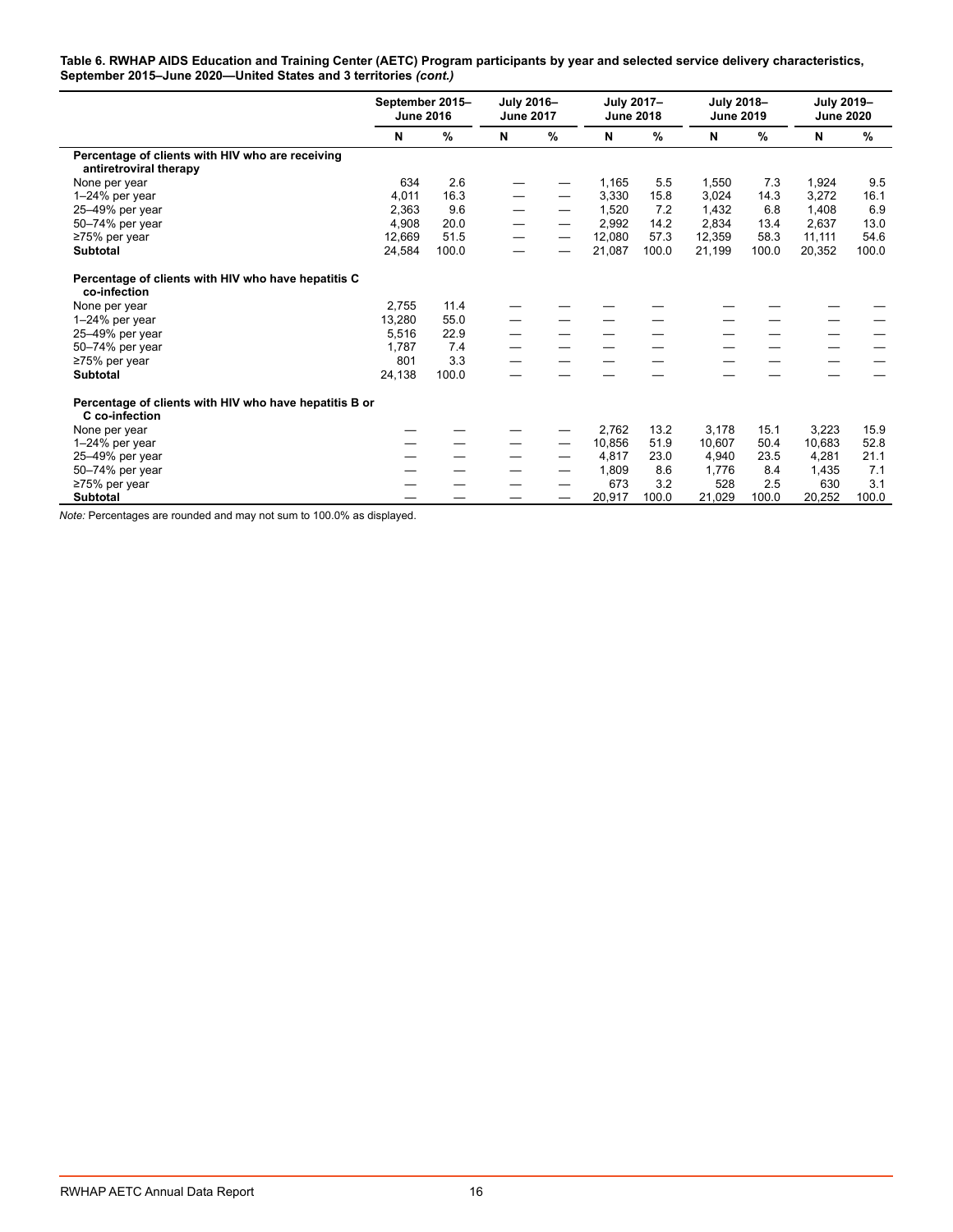<span id="page-19-0"></span>**Table 7. RWHAP AIDS Education and Training Center (AETC) Program participants by race/ethnicity and service delivery to people with HIV, July 2019–June 2020— United States and 3 territories**

|                                                                 |     | American Indian/<br>Alaska Native | Asian |       | Black/<br><b>African American</b> |       | Hispanic/Latino <sup>a</sup> |       | Native Hawaiian/<br><b>Pacific Islander</b> |       | White |       | <b>Multiple races</b> |       |
|-----------------------------------------------------------------|-----|-----------------------------------|-------|-------|-----------------------------------|-------|------------------------------|-------|---------------------------------------------|-------|-------|-------|-----------------------|-------|
|                                                                 | N   | %                                 | N     | %     | N                                 | %     | N                            | %     | N                                           | ℅     | N     | %     | N                     | %     |
| Number of years providing direct services to people with HIV    |     |                                   |       |       |                                   |       |                              |       |                                             |       |       |       |                       |       |
| ≤1                                                              | 30  | 22.4                              | 355   | 28.9  | 894                               | 18.9  | 851                          | 23.2  | 38                                          | 27.1  | 2,092 | 21.7  | 180                   | 23.4  |
| $2 - 4$                                                         | 31  | 23.1                              | 352   | 28.6  | 1,111                             | 23.5  | 915                          | 25.0  | 30                                          | 21.4  | 2,212 | 23.0  | 184                   | 24.0  |
| $5 - 9$                                                         | 27  | 20.1                              | 179   | 14.6  | 905                               | 19.2  | 682                          | 18.6  | 20                                          | 14.3  | 1.697 | 17.6  | 157                   | 20.4  |
| $10 - 19$                                                       | 31  | 23.1                              | 221   | 18.0  | .132                              | 24.0  | 729                          | 19.9  | 31                                          | 22.1  | 1.799 | 18.7  | 148                   | 19.3  |
| $\geq$ 20                                                       | 15  | 11.2                              | 123   | 10.0  | 681                               | 14.4  | 487                          | 13.3  | 21                                          | 15.0  | 1.838 | 19.1  | 99                    | 12.9  |
| Subtotal                                                        | 134 | 100.0                             | 1,230 | 100.0 | 4,723                             | 100.0 | 3,664                        | 100.0 | 140                                         | 100.0 | 9,638 | 100.0 | 768                   | 100.0 |
| Percentage of clients with HIV who are racial/ethnic minorities |     |                                   |       |       |                                   |       |                              |       |                                             |       |       |       |                       |       |
| None per year                                                   | 17  | 13.1                              | 135   | 11.3  | 220                               | 4.8   | 286                          | 8.0   | 15                                          | 11.2  | 807   | 8.8   | 43                    | 5.7   |
| 1-24% per year                                                  | 33  | 25.4                              | 392   | 32.7  | 847                               | 18.4  | 699                          | 19.6  | 20                                          | 14.9  | 2,480 | 27.1  | 142                   | 18.9  |
| 25-49% per year                                                 | 19  | 14.6                              | 203   | 17.0  | 595                               | 12.9  | 569                          | 15.9  | 23                                          | 17.2  | 1.745 | 19.0  | 119                   | 15.8  |
| 50-74% per year                                                 | 23  | 17.7                              | 231   | 19.3  | 1,221                             | 26.5  | 860                          | 24.1  | 20                                          | 14.9  | 2.330 | 25.4  | 190                   | 25.3  |
| ≥75% per year                                                   | 38  | 29.2                              | 236   | 19.7  | .722                              | 37.4  | 1,161                        | 32.5  | 56                                          | 41.8  | 1.804 | 19.7  | 257                   | 34.2  |
| Subtotal                                                        | 130 | 100.0                             | l.197 | 100.0 | 4,605                             | 100.0 | 3,575                        | 100.0 | 134                                         | 100.0 | 9,166 | 100.0 | 751                   | 100.0 |

*Note:* Percentages are rounded and may not sum to 100.0% as displayed.

a Hispanics/Latinos can be of any race.